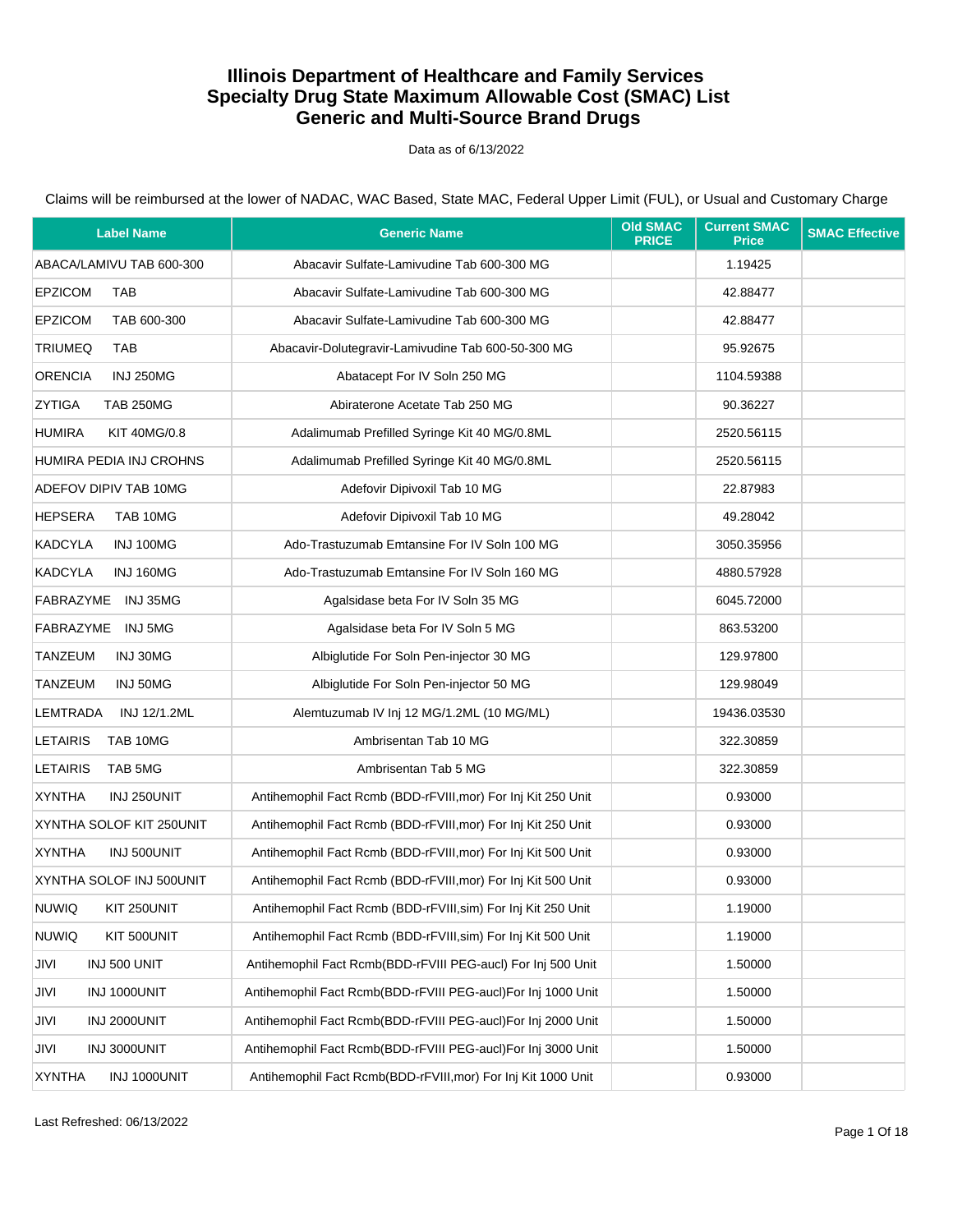Data as of 6/13/2022

| <b>Label Name</b>                | <b>Generic Name</b>                                           | <b>Old SMAC</b><br><b>PRICE</b> | <b>Current SMAC</b><br><b>Price</b> | <b>SMAC Effective</b> |
|----------------------------------|---------------------------------------------------------------|---------------------------------|-------------------------------------|-----------------------|
| XYNTHA SOLOF INJ 1000UNIT        | Antihemophil Fact Rcmb(BDD-rFVIII, mor) For Inj Kit 1000 Unit |                                 | 0.93000                             |                       |
| <b>XYNTHA</b><br>INJ 2000UNIT    | Antihemophil Fact Rcmb(BDD-rFVIII, mor) For Inj Kit 2000 Unit |                                 | 0.93000                             |                       |
| XYNTHA SOLOF INJ 2000UNIT        | Antihemophil Fact Rcmb(BDD-rFVIII, mor) For Inj Kit 2000 Unit |                                 | 0.93000                             |                       |
| XYNTHA SOLOF INJ 3000UNIT        | Antihemophil Fact Rcmb(BDD-rFVIII, mor) For Inj Kit 3000 Unit |                                 | 0.93000                             |                       |
| <b>NUWIQ</b><br>KIT 1000UNIT     | Antihemophil Fact Rcmb(BDD-rFVIII, sim) For Inj Kit 1000 Unit |                                 | 1.19000                             |                       |
| <b>NUWIQ</b><br>KIT 1500UNIT     | Antihemophil Fact Rcmb(BDD-rFVIII, sim) For Inj Kit 1500 Unit |                                 | 1.19000                             |                       |
| <b>NUWIQ</b><br>KIT 2000UNIT     | Antihemophil Fact Rcmb(BDD-rFVIII, sim) For Inj Kit 2000 Unit |                                 | 1.19000                             |                       |
| NOVOEIGHT INJ 1000UNIT           | Antihemophilic Fact Rcmb (BD trunc-rFVIII) For Inj 1000 Unit  |                                 | 0.97000                             |                       |
| NOVOEIGHT INJ 1500UNIT           | Antihemophilic Fact Rcmb (BD trunc-rFVIII) For Inj 1500 Unit  |                                 | 0.97000                             |                       |
| <b>NOVOEIGHT</b><br>INJ 2000UNIT | Antihemophilic Fact Rcmb (BD trunc-rFVIII) For Inj 2000 Unit  |                                 | 0.97000                             |                       |
| NOVOEIGHT INJ 250UNIT            | Antihemophilic Fact Rcmb (BD trunc-rFVIII) For Inj 250 Unit   |                                 | 0.97000                             |                       |
| <b>NOVOEIGHT</b><br>INJ 3000UNIT | Antihemophilic Fact Rcmb (BD trunc-rFVIII) For Inj 3000 Unit  |                                 | 0.97000                             |                       |
| NOVOEIGHT INJ 500UNIT            | Antihemophilic Fact Rcmb (BD trunc-rFVIII) For Inj 500 Unit   |                                 | 0.97000                             |                       |
| <b>NUWIQ</b><br>INJ 1000UNIT     | Antihemophilic Fact Rcmb (BDD-rFVIII, sim) For Inj 1000 Unit  |                                 | 1.19000                             |                       |
| <b>NUWIQ</b><br>INJ 1500UNIT     | Antihemophilic Fact Rcmb (BDD-rFVIII, sim) For Inj 1500 Unit  |                                 | 1.19000                             |                       |
| <b>NUWIQ</b><br>INJ 2000UNIT     | Antihemophilic Fact Rcmb (BDD-rFVIII, sim) For Inj 2000 Unit  |                                 | 1.19000                             |                       |
| <b>AFSTYLA</b><br>KIT 1000UNIT   | Antihemophilic Fact Rcmb Single Chain For Inj Kit 1000 Unit   |                                 | 1.19000                             |                       |
| <b>AFSTYLA</b><br>KIT 2000UNIT   | Antihemophilic Fact Rcmb Single Chain For Inj Kit 2000 Unit   |                                 | 1.19000                             |                       |
| <b>AFSTYLA</b><br>KIT 250UNIT    | Antihemophilic Fact Rcmb Single Chain For Inj Kit 250 Unit    |                                 | 1.19000                             |                       |
| <b>AFSTYLA</b><br>KIT 3000UNIT   | Antihemophilic Fact Rcmb Single Chain For Inj Kit 3000 Unit   |                                 | 1.19000                             |                       |
| <b>AFSTYLA</b><br>KIT 500UNIT    | Antihemophilic Fact Rcmb Single Chain For Inj Kit 500 Unit    |                                 | 1.19000                             |                       |
| <b>HEMOFIL M</b><br>INJ 1000UNIT | Antihemophilic Factor (Human) For Inj 1000 Unit               |                                 | 0.75000                             |                       |
| <b>KOATE</b><br>INJ 1000UNIT     | Antihemophilic Factor (Human) For Inj 1000 Unit               |                                 | 0.61000                             |                       |
| KOATE-DVI INJ 1000UNIT           | Antihemophilic Factor (Human) For Inj 1000 Unit               |                                 | 0.61000                             |                       |
| <b>HEMOFIL M</b><br>SOL          | Antihemophilic Factor (Human) For Inj 1501-2000 Unit          |                                 | 0.75000                             |                       |
| INJ 1700UNIT<br>HEMOFIL M        | Antihemophilic Factor (Human) For Inj 1700 Unit               |                                 | 0.75000                             |                       |
| <b>HEMOFIL M</b><br>INJ 220-400  | Antihemophilic Factor (Human) For Inj 220-400 Unit            |                                 | 0.75000                             |                       |
| <b>HEMOFIL M</b><br>INJ 250UNIT  | Antihemophilic Factor (Human) For Inj 250 Unit                |                                 | 0.75000                             |                       |
| <b>KOATE</b><br>INJ 250UNIT      | Antihemophilic Factor (Human) For Inj 250 Unit                |                                 | 0.61000                             |                       |
| INJ 250UNIT<br>KOATE-DVI         | Antihemophilic Factor (Human) For Inj 250 Unit                |                                 | 0.61000                             |                       |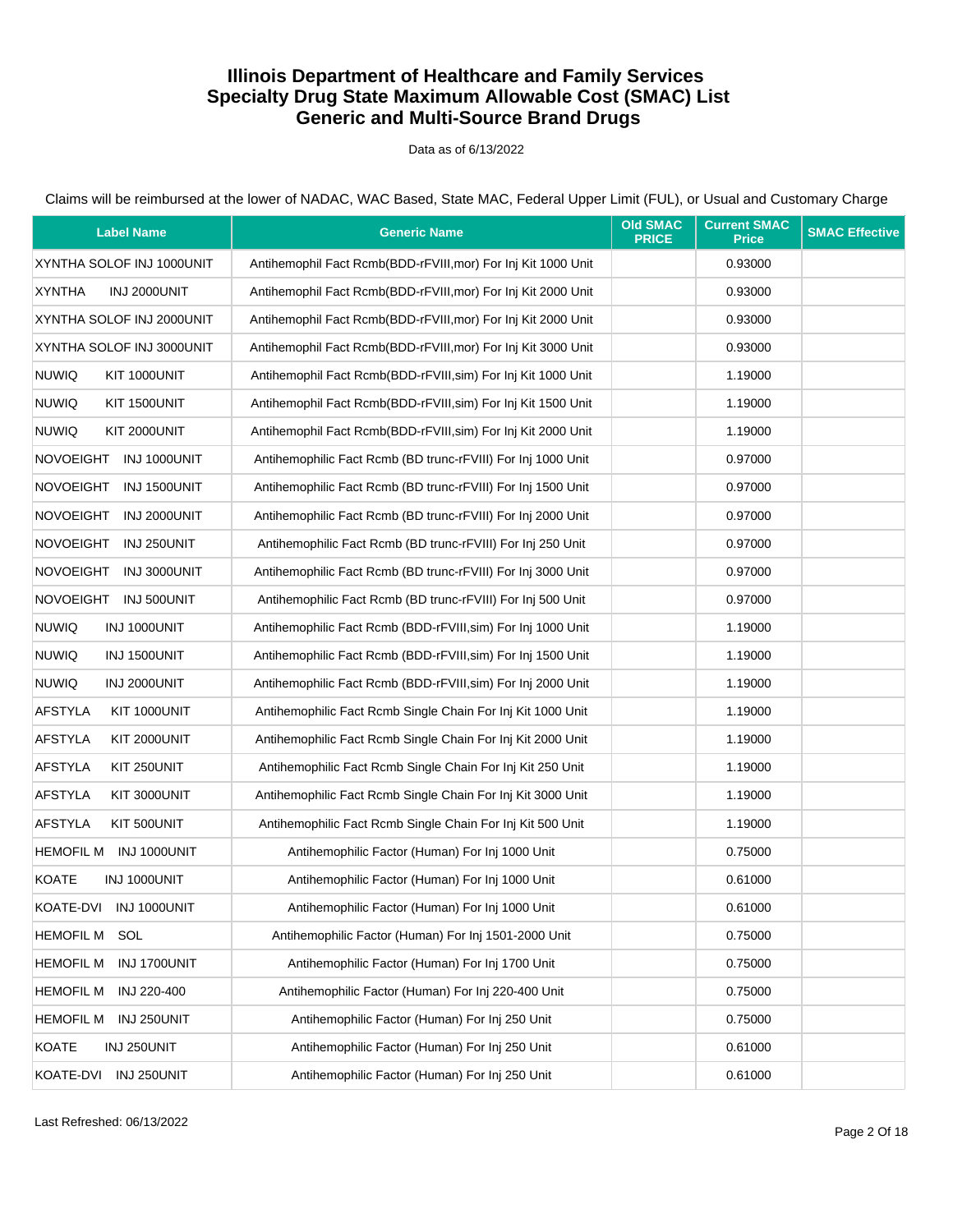Data as of 6/13/2022

| <b>Label Name</b>               | <b>Generic Name</b>                                           | <b>Old SMAC</b><br><b>PRICE</b> | <b>Current SMAC</b><br><b>Price</b> | <b>SMAC Effective</b> |
|---------------------------------|---------------------------------------------------------------|---------------------------------|-------------------------------------|-----------------------|
| <b>HEMOFIL M</b><br>INJ 401-800 | Antihemophilic Factor (Human) For Inj 401-800 Unit            |                                 | 0.75000                             |                       |
| <b>HEMOFIL M</b><br>INJ 500UNIT | Antihemophilic Factor (Human) For Inj 500 Unit                |                                 | 0.75000                             |                       |
| <b>KOATE</b><br>INJ 500 UNIT    | Antihemophilic Factor (Human) For Inj 500 Unit                |                                 | 0.61000                             |                       |
| KOATE-DVI INJ 500UNIT           | Antihemophilic Factor (Human) For Inj 500 Unit                |                                 | 0.61000                             |                       |
| HEMOFIL M SOL 801-1500          | Antihemophilic Factor (Human) For Inj 801-1500 Unit           |                                 | 0.75000                             |                       |
| MONOCLATE-P INJ 1000UNIT        | Antihemophilic Factor (Human) For Inj Kit 1000 Unit           |                                 | 0.61000                             |                       |
| MONOCLATE-P INJ 1500UNIT        | Antihemophilic Factor (Human) For Inj Kit 1500 Unit           |                                 | 0.61000                             |                       |
| MONOCLATE-P INJ 250UNIT         | Antihemophilic Factor (Human) For Inj Kit 250 Unit            |                                 | 0.61000                             |                       |
| MONOCLATE-P INJ 500UNIT         | Antihemophilic Factor (Human) For Inj Kit 500 Unit            |                                 | 0.61000                             |                       |
| <b>OBIZUR</b><br>INJ 500 UNIT   | Antihemophilic Factor (Recomb Porc) rpFVIII For Inj 500 Unit  |                                 | 3.96000                             |                       |
| <b>NUWIQ</b><br>INJ 250UNIT     | Antihemophilic Factor Rcmb (BDD-rFVIII, sim) For Inj 250 Unit |                                 | 1.19000                             |                       |
| <b>NUWIQ</b><br>INJ 500UNIT     | Antihemophilic Factor Rcmb (BDD-rFVIII, sim) For Inj 500 Unit |                                 | 1.19000                             |                       |
| INJ 1000UNIT<br><b>ELOCTATE</b> | Antihemophilic Factor Rcmb (BDD-rFVIIIFc) For Inj 1000 Unit   |                                 | 1.48000                             |                       |
| <b>ELOCTATE</b><br>INJ 1500UNIT | Antihemophilic Factor Rcmb (BDD-rFVIIIFc) For Inj 1500 Unit   |                                 | 1.48000                             |                       |
| <b>ELOCTATE</b><br>INJ 2000UNIT | Antihemophilic Factor Rcmb (BDD-rFVIIIFc) For Inj 2000 Unit   |                                 | 1.48000                             |                       |
| <b>ELOCTATE</b><br>INJ 250UNIT  | Antihemophilic Factor Rcmb (BDD-rFVIIIFc) For Inj 250 Unit    |                                 | 1.48000                             |                       |
| <b>ELOCTATE</b><br>INJ 3000UNIT | Antihemophilic Factor Rcmb (BDD-rFVIIIFc) For Inj 3000 Unit   |                                 | 1.48000                             |                       |
| <b>ELOCTATE</b><br>INJ 500UNIT  | Antihemophilic Factor Rcmb (BDD-rFVIIIFc) For Inj 500 Unit    |                                 | 1.48000                             |                       |
| <b>ELOCTATE</b><br>INJ 750UNIT  | Antihemophilic Factor Rcmb (BDD-rFVIIIFc) For Inj 750 Unit    |                                 | 1.48000                             |                       |
| ADVATE<br>INJ 1000UNIT          | Antihemophilic Factor Recomb (rAHF-PFM) For Inj 1000 Unit     |                                 | 1.00000                             |                       |
| <b>KOVALTRY</b><br>INJ 1000UNIT | Antihemophilic Factor Recomb (rAHF-PFM) For Inj 1000 Unit     |                                 | 0.87000                             |                       |
| ADVATE<br>INJ 1500UNIT          | Antihemophilic Factor Recomb (rAHF-PFM) For Inj 1500 Unit     |                                 | 1.00000                             |                       |
| ADVATE<br>INJ 2000UNIT          | Antihemophilic Factor Recomb (rAHF-PFM) For Inj 2000 Unit     |                                 | 1.00000                             |                       |
| KOVALTRY<br>INJ 2000UNIT        | Antihemophilic Factor Recomb (rAHF-PFM) For Inj 2000 Unit     |                                 | 0.87000                             |                       |
| ADVATE<br>INJ 250UNIT           | Antihemophilic Factor Recomb (rAHF-PFM) For Inj 250 Unit      |                                 | 1.00000                             |                       |
| <b>KOVALTRY</b><br>INJ 250UNIT  | Antihemophilic Factor Recomb (rAHF-PFM) For Inj 250 Unit      |                                 | 0.87000                             |                       |
| <b>ADVATE</b><br>INJ 3000UNIT   | Antihemophilic Factor Recomb (rAHF-PFM) For Inj 3000 Unit     |                                 | 1.00000                             |                       |
| <b>KOVALTRY</b><br>INJ 3000UNIT | Antihemophilic Factor Recomb (rAHF-PFM) For Inj 3000 Unit     |                                 | 0.87000                             |                       |
| ADVATE<br>INJ 4000UNIT          | Antihemophilic Factor Recomb (rAHF-PFM) For Inj 4000 Unit     |                                 | 1.00000                             |                       |
| ADVATE<br>INJ 500UNIT           | Antihemophilic Factor Recomb (rAHF-PFM) For Inj 500 Unit      |                                 | 1.00000                             |                       |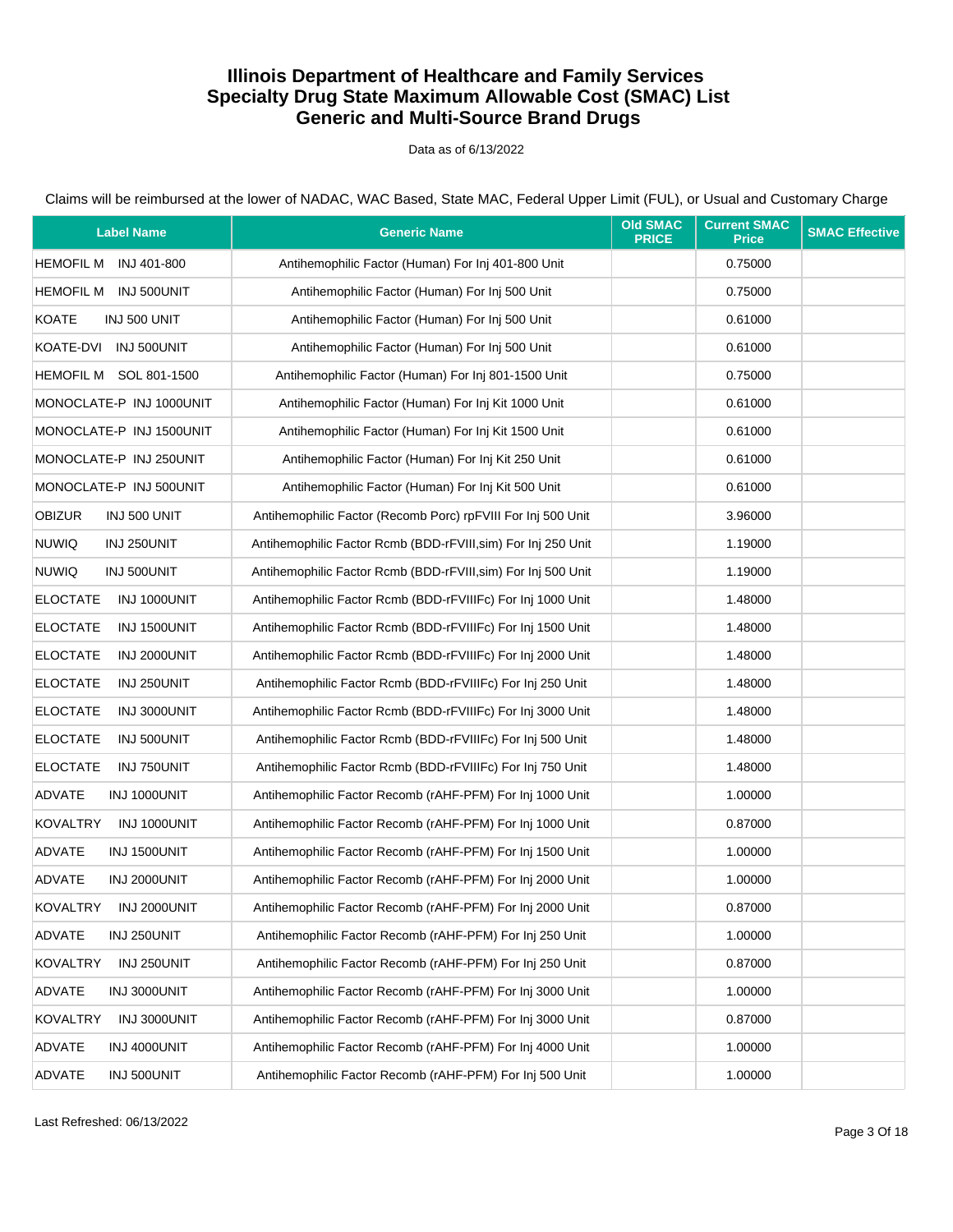#### Data as of 6/13/2022

| <b>Label Name</b>         | <b>Generic Name</b>                                          | <b>Old SMAC</b><br><b>PRICE</b> | <b>Current SMAC</b><br><b>Price</b> | <b>SMAC Effective</b> |
|---------------------------|--------------------------------------------------------------|---------------------------------|-------------------------------------|-----------------------|
| KOVALTRY INJ 500UNIT      | Antihemophilic Factor Recomb (rAHF-PFM) For Inj 500 Unit     |                                 | 0.87000                             |                       |
| RECOMBINATE INJ           | Antihemophilic Factor Recomb (rFVIII) For Inj 1241-1800 Unit |                                 | 0.95000                             |                       |
| RECOMBINATE INJ           | Antihemophilic Factor Recomb (rFVIII) For Inj 1801-2400 Unit |                                 | 0.95000                             |                       |
| RECOMBINATE INJ 220-400   | Antihemophilic Factor Recomb (rFVIII) For Inj 220-400 Unit   |                                 | 0.95000                             |                       |
| RECOMBINATE INJ 401-800   | Antihemophilic Factor Recomb (rFVIII) For Inj 401-800 Unit   |                                 | 0.95000                             |                       |
| RECOMBINATE INJ 801-1240  | Antihemophilic Factor Recomb (rFVIII) For Inj 801-1240 Unit  |                                 | 0.95000                             |                       |
| HELIXATE FS INJ 1000UNIT  | Antihemophilic Factor Recomb (rFVIII) For Inj Kit 1000 Unit  |                                 | 0.86000                             |                       |
| KOGENATE FS INJ 1000/BS   | Antihemophilic Factor Recomb (rFVIII) For Inj Kit 1000 Unit  |                                 | 0.88000                             |                       |
| KOGENATE FS INJ 1000UNIT  | Antihemophilic Factor Recomb (rFVIII) For Inj Kit 1000 Unit  |                                 | 0.88000                             |                       |
| HELIXATE FS INJ 2000UNIT  | Antihemophilic Factor Recomb (rFVIII) For Inj Kit 2000 Unit  |                                 | 0.86000                             |                       |
| KOGENATE FS INJ 2000/BS   | Antihemophilic Factor Recomb (rFVIII) For Inj Kit 2000 Unit  |                                 | 0.88000                             |                       |
| KOGENATE FS INJ 2000UNIT  | Antihemophilic Factor Recomb (rFVIII) For Inj Kit 2000 Unit  |                                 | 0.88000                             |                       |
| HELIXATE FS INJ 250UNIT   | Antihemophilic Factor Recomb (rFVIII) For Inj Kit 250 Unit   |                                 | 0.86000                             |                       |
| KOGENATE FS INJ 250/BS    | Antihemophilic Factor Recomb (rFVIII) For Inj Kit 250 Unit   |                                 | 0.88000                             |                       |
| KOGENATE FS INJ 250UNIT   | Antihemophilic Factor Recomb (rFVIII) For Inj Kit 250 Unit   |                                 | 0.88000                             |                       |
| HELIXATE FS INJ 3000UNIT  | Antihemophilic Factor Recomb (rFVIII) For Inj Kit 3000 Unit  |                                 | 0.86000                             |                       |
| KOGENATE FS INJ 3000/BS   | Antihemophilic Factor Recomb (rFVIII) For Inj Kit 3000 Unit  |                                 | 0.88000                             |                       |
| KOGENATE FS INJ 3000UNIT  | Antihemophilic Factor Recomb (rFVIII) For Inj Kit 3000 Unit  |                                 | 0.88000                             |                       |
| HELIXATE FS INJ 500UNIT   | Antihemophilic Factor Recomb (rFVIII) For Inj Kit 500 Unit   |                                 | 0.86000                             |                       |
| KOGENATE FS INJ 500/BS    | Antihemophilic Factor Recomb (rFVIII) For Inj Kit 500 Unit   |                                 | 0.88000                             |                       |
| KOGENATE FS INJ 500UNIT   | Antihemophilic Factor Recomb (rFVIII) For Inj Kit 500 Unit   |                                 | 0.88000                             |                       |
| ESPEROCT INJ 1000UNIT     | Antihemophilic Factor Recomb Glycopeg-exei For Inj 1000 Unit |                                 | 1.48000                             |                       |
| ESPEROCT INJ 1500UNIT     | Antihemophilic Factor Recomb Glycopeg-exei For Inj 1500 Unit |                                 | 1.48000                             |                       |
| ESPEROCT INJ 2000UNIT     | Antihemophilic Factor Recomb Glycopeg-exei For Inj 2000 Unit |                                 | 1.48000                             |                       |
| ESPEROCT INJ 3000UNIT     | Antihemophilic Factor Recomb Glycopeq-exei For Inj 3000 Unit |                                 | 1.48000                             |                       |
| ESPEROCT INJ 500UNIT      | Antihemophilic Factor Recomb Glycopeg-exei For Inj 500 Unit  |                                 | 1.48000                             |                       |
| INJ 1000UNIT<br>ADYNOVATE | Antihemophilic Factor Recomb Peqylated For Inj 1000 Unit     |                                 | 1.36000                             |                       |
| ADYNOVATE<br>INJ 2000UNIT | Antihemophilic Factor Recomb Pegylated For Inj 2000 Unit     |                                 | 1.36000                             |                       |
| INJ 250UNIT<br>ADYNOVATE  | Antihemophilic Factor Recomb Pegylated For Inj 250 Unit      |                                 | 1.36000                             |                       |
| INJ 500UNIT<br>ADYNOVATE  | Antihemophilic Factor Recomb Pegylated For Inj 500 Unit      |                                 | 1.36000                             |                       |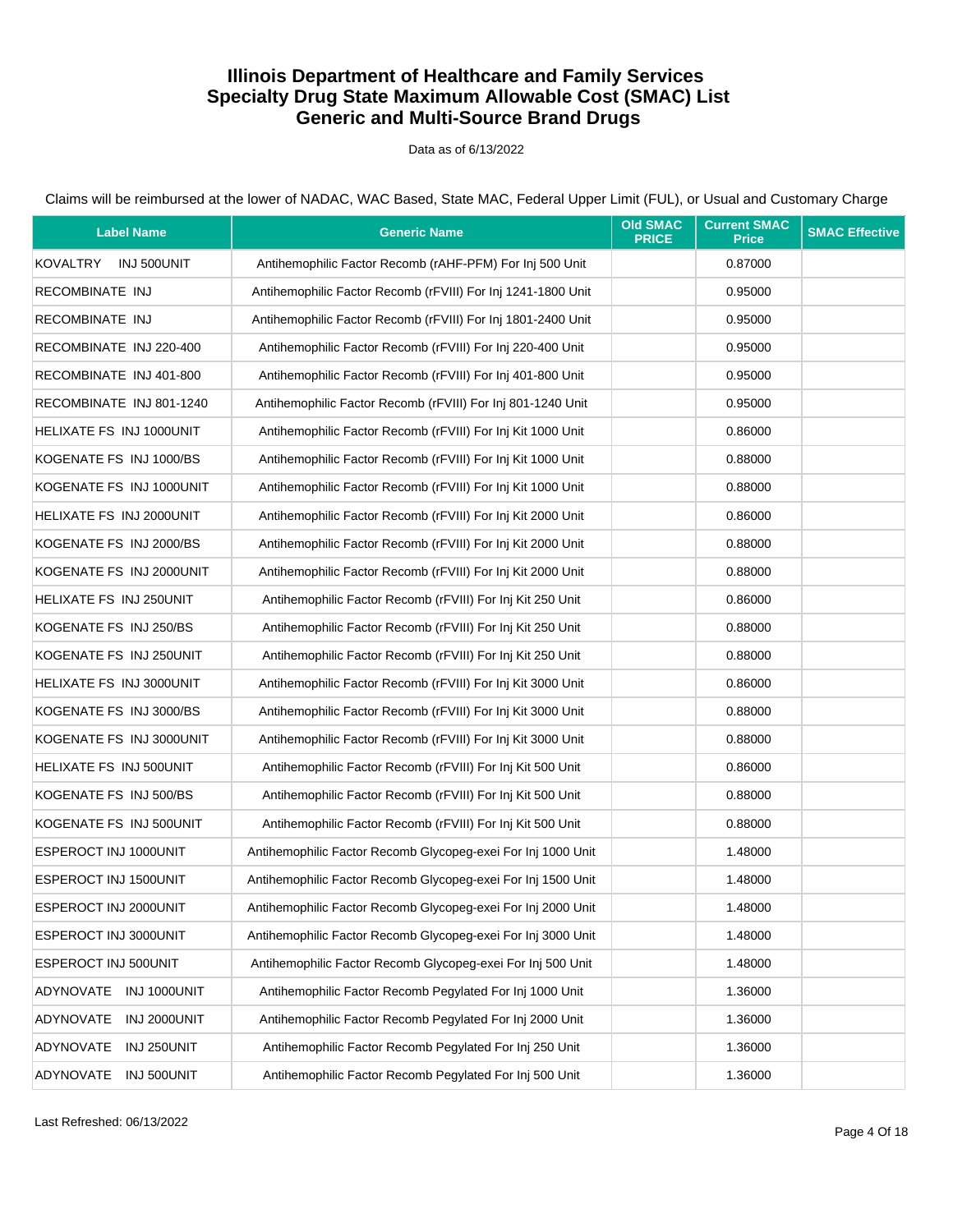#### Data as of 6/13/2022

| <b>Label Name</b>                    | <b>Generic Name</b>                                          | <b>Old SMAC</b><br><b>PRICE</b> | <b>Current SMAC</b><br><b>Price</b> | <b>SMAC Effective</b> |
|--------------------------------------|--------------------------------------------------------------|---------------------------------|-------------------------------------|-----------------------|
| ALPHANATE INJ VWF/HUM                | Antihemophilic Factor/VWF (Human) For Inj 1000 Unit          |                                 | 0.72000                             |                       |
| <b>WILATE</b><br>INJ                 | Antihemophilic Factor/VWF (Human) For Inj 1000-1000 Unit     |                                 | 0.71000                             |                       |
| WILATE<br>INJ                        | Antihemophilic Factor/VWF (Human) For Inj 1000-1000 Unit Kit |                                 | 0.71000                             |                       |
| HUMATE-P<br>SOL 2400UNIT             | Antihemophilic Factor/VWF (Human) For Inj 1000-2400 Unit     |                                 | 0.74000                             |                       |
| ALPHANATE INJ VWF/HUM                | Antihemophilic Factor/VWF (Human) For Inj 1500 Unit          |                                 | 0.72000                             |                       |
| ALPHANATE<br>INJ VWF/HUM             | Antihemophilic Factor/VWF (Human) For Inj 2000 Unit          |                                 | 0.72000                             |                       |
| ALPHANATE INJ VWF/HUM                | Antihemophilic Factor/VWF (Human) For Inj 250 Unit           |                                 | 0.72000                             |                       |
| HUMATE-P<br>SOL 250-600              | Antihemophilic Factor/VWF (Human) For Inj 250-600 Unit       |                                 | 0.74000                             |                       |
| WILATE<br>INJ                        | Antihemophilic Factor/VWF (Human) For Inj 450-450 Unit       |                                 | 0.71500                             |                       |
| ALPHANATE INJ VWF/HUM                | Antihemophilic Factor/VWF (Human) For Inj 500 Unit           |                                 | 0.72000                             |                       |
| HUMATE-P<br>SOL 500-1200             | Antihemophilic Factor/VWF (Human) For Inj 500-1200 Unit      |                                 | 0.74000                             |                       |
| <b>WILATE</b><br>INJ                 | Antihemophilic Factor/VWF (Human) For Inj 500-500 Unit       |                                 | 0.71000                             |                       |
| <b>WILATE</b><br>INJ                 | Antihemophilic Factor/VWF (Human) For Inj 500-500 Unit Kit   |                                 | 0.71000                             |                       |
| <b>WILATE</b><br>INJ                 | Antihemophilic Factor/VWF (Human) For Inj 900-900 Unit       |                                 | 0.71500                             |                       |
| <b>FEIBA</b><br>INJ                  | Antiinhibitor Coagulant Complex For IV Soln 1000 Unit        |                                 | 1.47000                             |                       |
| <b>FEIBA</b><br>INJ                  | Antiinhibitor Coagulant Complex For IV Soln 2500 Unit        |                                 | 1.47000                             |                       |
| <b>FEIBA</b><br>INJ                  | Antiinhibitor Coagulant Complex For IV Soln 500 Unit         |                                 | 1.47000                             |                       |
| <b>OTEZLA</b><br>TAB 30MG            | Apremilast Tab 30 MG                                         |                                 | 56.40680                            |                       |
| <b>OTEZLA</b><br>TAB 10/20/30        | Apremilast Tab Starter Therapy Pack 10 MG & 20 MG & 30 MG    |                                 | 61.53469                            |                       |
| REYATAZ<br>CAP 150MG                 | Atazanavir Sulfate Cap 150 MG (Base Equiv)                   |                                 | 24.29011                            |                       |
| <b>BENLYSTA</b><br><b>INJ 400MG</b>  | Belimumab For IV Soln 400 MG                                 |                                 | 1746.20712                          |                       |
| <b>AVASTIN</b><br>INJ                | Bevacizumab IV Soln 100 MG/4ML (For Infusion)                |                                 | 198.43806                           |                       |
| <b>AVASTIN</b><br>INJ 400/16ML       | Bevacizumab IV Soln 400 MG/16ML (For Infusion)               |                                 | 198.43806                           |                       |
| VICTRELIS CAP 200MG                  | Boceprevir Cap 200 MG                                        |                                 | 19.82135                            |                       |
| TRACLEER<br><b>TAB 125MG</b>         | Bosentan Tab 125 MG                                          |                                 | 193.08456                           |                       |
| <b>TRACLEER</b><br><b>TAB 62.5MG</b> | Bosentan Tab 62.5 MG                                         |                                 | 193.08456                           |                       |
| <b>BRIVIACT</b><br>SOL 10MG/ML       | Brivaracetam Oral Soln 10 MG/ML                              |                                 | 3.80140                             |                       |
| <b>BRIVIACT</b><br>TAB 10MG          | Brivaracetam Tab 10 MG                                       |                                 | 19.00700                            |                       |
| <b>BRIVIACT</b><br><b>TAB 100MG</b>  | Brivaracetam Tab 100 MG                                      |                                 | 19.00707                            |                       |
| <b>BRIVIACT</b><br>TAB 25MG          | Brivaracetam Tab 25 MG                                       |                                 | 19.00700                            |                       |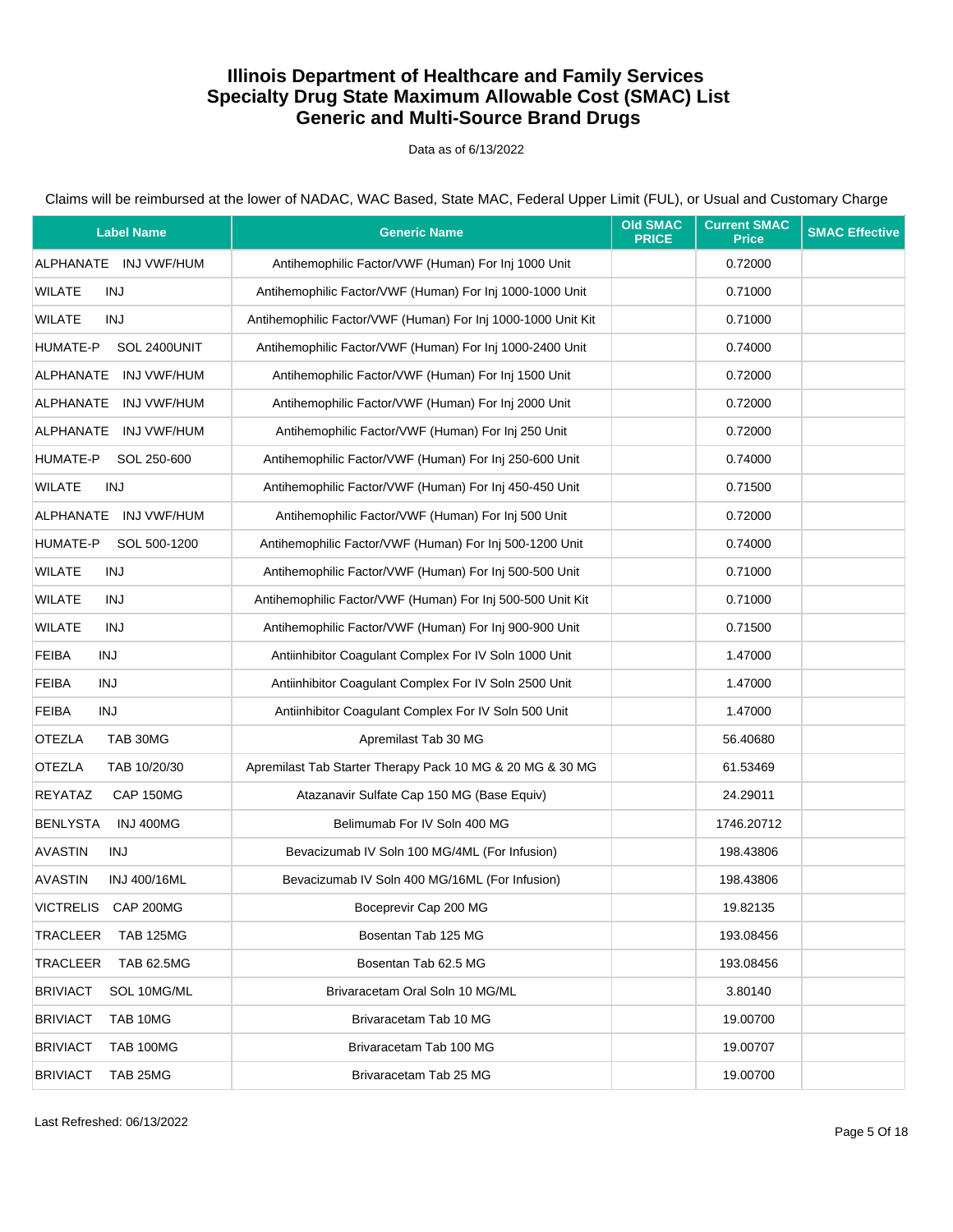Data as of 6/13/2022

| <b>Label Name</b>               | <b>Generic Name</b>                                       | <b>Old SMAC</b><br><b>PRICE</b> | <b>Current SMAC</b><br><b>Price</b> | <b>SMAC Effective</b> |
|---------------------------------|-----------------------------------------------------------|---------------------------------|-------------------------------------|-----------------------|
| <b>BRIVIACT</b><br>TAB 50MG     | Brivaracetam Tab 50 MG                                    |                                 | 19.00707                            |                       |
| <b>BRIVIACT</b><br>TAB 75MG     | Brivaracetam Tab 75 MG                                    |                                 | 19.00700                            |                       |
| KIT<br><b>CIMZIA</b>            | Certolizumab Pegol For Inj Kit 2 X 200 MG                 |                                 | 4310.12028                          |                       |
| <b>SENSIPAR</b><br>TAB 30MG     | Cinacalcet HCl Tab 30 MG (Base Equiv)                     |                                 | 26.02878                            |                       |
| <b>ALPROLIX</b><br>INJ 1000UNIT | Coaqulation Factor IX (Recomb) (rFIXFc) For Inj 1000 Unit |                                 | 2.20000                             |                       |
| <b>ALPROLIX</b><br>INJ 2000UNIT | Coagulation Factor IX (Recomb) (rFIXFc) For Inj 2000 Unit |                                 | 2.20000                             |                       |
| <b>ALPROLIX</b><br>INJ 250UNIT  | Coaqulation Factor IX (Recomb) (rFIXFc) For Inj 250 Unit  |                                 | 2.20000                             |                       |
| <b>ALPROLIX</b><br>INJ 3000UNIT | Coagulation Factor IX (Recomb) (rFIXFc) For Inj 3000 Unit |                                 | 2.20000                             |                       |
| <b>ALPROLIX</b><br>INJ 4000UNIT | Coagulation Factor IX (Recomb) (rFIXFc) For Inj 4000 Unit |                                 | 2.20000                             |                       |
| <b>ALPROLIX</b><br>INJ 500UNIT  | Coagulation Factor IX (Recomb) (rFIXFc) For Inj 500 Unit  |                                 | 2.20000                             |                       |
| <b>IDELVION</b><br>SOL 1000UNIT | Coaqulation Factor IX (Recomb) (rIX-FP) For Inj 1000 Unit |                                 | 3.84000                             |                       |
| <b>IDELVION</b><br>SOL 2000UNIT | Coagulation Factor IX (Recomb) (rIX-FP) For Inj 2000 Unit |                                 | 3.84000                             |                       |
| <b>IDELVION</b><br>SOL 250UNIT  | Coagulation Factor IX (Recomb) (rIX-FP) For Inj 250 Unit  |                                 | 3.84000                             |                       |
| <b>IDELVION</b><br>SOL 3500UNIT | Coaqulation Factor IX (Recomb) (rIX-FP) For Inj 3500 Unit |                                 | 3.84000                             |                       |
| <b>IDELVION</b><br>SOL 500UNIT  | Coaqulation Factor IX (Recomb) (rIX-FP) For Inj 500 Unit  |                                 | 3.84000                             |                       |
| <b>IXINITY</b><br>INJ 1000UNIT  | Coagulation Factor IX (Recombinant) For Inj 1000 Unit     |                                 | 1.09000                             |                       |
| <b>RIXUBIS</b><br>INJ 1000UNIT  | Coagulation Factor IX (Recombinant) For Inj 1000 Unit     |                                 | 0.98000                             |                       |
| <b>IXINITY</b><br>INJ 1500UNIT  | Coagulation Factor IX (Recombinant) For Inj 1500 Unit     |                                 | 1.09000                             |                       |
| <b>IXINITY</b><br>INJ 2000UNIT  | Coagulation Factor IX (Recombinant) For Inj 2000 Unit     |                                 | 1.09000                             |                       |
| <b>RIXUBIS</b><br>INJ 2000UNIT  | Coagulation Factor IX (Recombinant) For Inj 2000 Unit     |                                 | 0.98000                             |                       |
| <b>IXINITY</b><br>INJ 250UNIT   | Coaqulation Factor IX (Recombinant) For Inj 250 Unit      |                                 | 1.09000                             |                       |
| <b>RIXUBIS</b><br>INJ 250 UNIT  | Coaqulation Factor IX (Recombinant) For Inj 250 Unit      |                                 | 0.98000                             |                       |
| <b>IXINITY</b><br>INJ 3000UNIT  | Coaqulation Factor IX (Recombinant) For Inj 3000 Unit     |                                 | 1.09000                             |                       |
| <b>RIXUBIS</b><br>INJ 3000UNIT  | Coagulation Factor IX (Recombinant) For Inj 3000 Unit     |                                 | 0.98000                             |                       |
| <b>IXINITY</b><br>INJ 500UNIT   | Coaqulation Factor IX (Recombinant) For Inj 500 Unit      |                                 | 1.09000                             |                       |
| <b>RIXUBIS</b><br>INJ 500UNIT   | Coagulation Factor IX (Recombinant) For Inj 500 Unit      |                                 | 0.98000                             |                       |
| <b>BENEFIX</b><br>INJ 1000UNIT  | Coaqulation Factor IX (Recombinant) For Inj Kit 1000 Unit |                                 | 1.09000                             |                       |
| <b>BENEFIX</b><br>INJ 2000UNIT  | Coagulation Factor IX (Recombinant) For Inj Kit 2000 Unit |                                 | 1.09000                             |                       |
| <b>BENEFIX</b><br>INJ 250UNIT   | Coagulation Factor IX (Recombinant) For Inj Kit 250 Unit  |                                 | 1.09000                             |                       |
| <b>BENEFIX</b><br>INJ 3000UNIT  | Coaqulation Factor IX (Recombinant) For Inj Kit 3000 Unit |                                 | 1.09000                             |                       |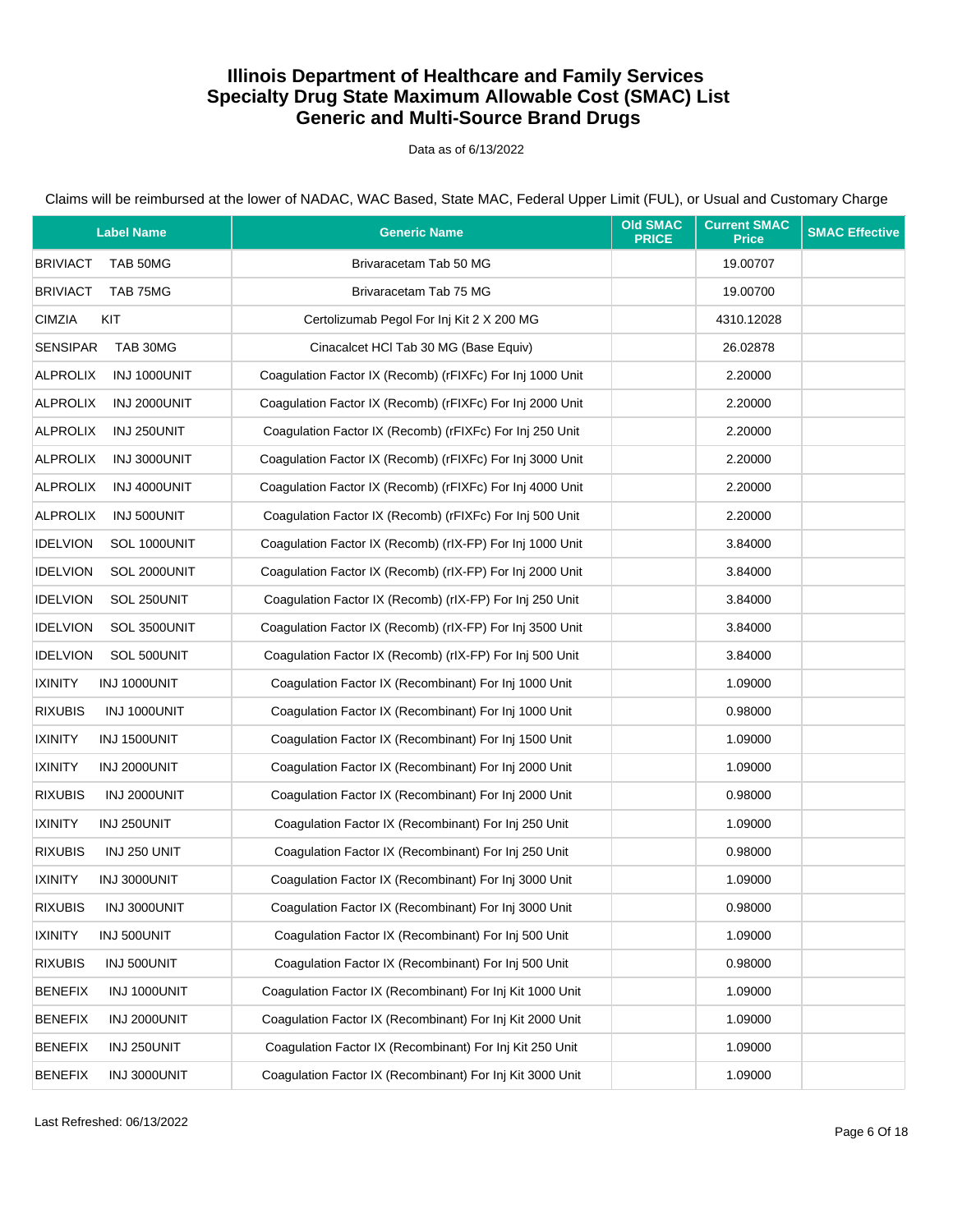Data as of 6/13/2022

| <b>Label Name</b>                     | <b>Generic Name</b>                                          | <b>Old SMAC</b><br><b>PRICE</b> | <b>Current SMAC</b><br><b>Price</b> | <b>SMAC Effective</b> |
|---------------------------------------|--------------------------------------------------------------|---------------------------------|-------------------------------------|-----------------------|
| <b>BENEFIX</b><br>INJ 500UNIT         | Coaqulation Factor IX (Recombinant) For Inj Kit 500 Unit     |                                 | 1.09000                             |                       |
| ALPHANINE SD INJ 1000UNIT             | Coagulation Factor IX For Inj 1000 Unit                      |                                 | 0.68500                             |                       |
| <b>MONONINE</b><br>INJ 1000UNIT       | Coagulation Factor IX For Inj 1000 Unit                      |                                 | 0.85000                             |                       |
| ALPHANINE SD INJ 1500UNIT             | Coagulation Factor IX For Inj 1500 Unit                      |                                 | 0.68500                             |                       |
| <b>MONONINE</b><br>INJ 250UNIT        | Coaqulation Factor IX For Inj 250 Unit                       |                                 | 0.85000                             |                       |
| ALPHANINE SD INJ 500UNIT              | Coagulation Factor IX For Inj 500 Unit                       |                                 | 0.68500                             |                       |
| <b>MONONINE</b><br>INJ 500UNIT        | Coagulation Factor IX For Inj 500 Unit                       |                                 | 0.85000                             |                       |
| <b>REBINYN</b><br>SOL 1000UNIT        | Coagulation Factor IX Recomb Glycopegylated For Inj 1000 Unt |                                 | 1.30000                             |                       |
| <b>REBINYN</b><br>SOL 2000UNIT        | Coagulation Factor IX Recomb Glycopegylated For Inj 2000 Unt |                                 | 1.30000                             |                       |
| <b>REBINYN</b><br>SOL 500UNIT         | Coagulation Factor IX Recomb Glycopegylated For Inj 500 Unt  |                                 | 1.30000                             |                       |
| SEVENFACT INJ1MG                      | Coagulation Factor VIIa (Recom)-jncw For Inj 1 MG (1000 MCG) |                                 | 1.50000                             |                       |
| SEVENFACT INJ 5MG                     | Coagulation Factor VIIa (Recom)-incw For Inj 5 MG (5000 MCG) |                                 | 1.50000                             |                       |
| NOVOSEVEN RT INJ 1MG                  | Coaqulation Factor VIIa (Recomb) For Inj 1 MG (1000 MCG)     |                                 | 1.50000                             |                       |
| NOVOSEVEN RT INJ 2MG                  | Coagulation Factor VIIa (Recomb) For Inj 2 MG (2000 MCG)     |                                 | 1.50000                             |                       |
| NOVOSEVEN RT INJ 5MG                  | Coagulation Factor VIIa (Recomb) For Inj 5 MG (5000 MCG)     |                                 | 1.50000                             |                       |
| NOVOSEVEN RT INJ 8MG                  | Coagulation Factor VIIa (Recomb) For Inj 8 MG (8000 MCG)     |                                 | 1.50000                             |                       |
| COAGADEX<br>INJ 250UNIT               | Coagulation Factor X (Human) For Inj 250 Unit                |                                 | 6.00000                             |                       |
| <b>COAGADEX</b><br>INJ 500UNIT        | Coagulation Factor X (Human) For Inj 500 Unit                |                                 | 6.00000                             |                       |
| <b>TRETTEN</b><br>INJ                 | Coagulation Factor XIII A-Subunit For Inj 2000-3125 Unit     |                                 | 10.24000                            |                       |
| <b>TAFINLAR</b><br>CAP 50MG           | Dabrafenib Mesylate Cap 50 MG (Base Equivalent)              |                                 | 67.15563                            |                       |
| <b>ZINBRYTA</b><br>INJ 150MG/ML       | Daclizumab Soln Prefilled Syringe 150 MG/ML                  |                                 | 6805.99668                          |                       |
| AMPYRA<br>TAB 10MG                    | Dalfampridine Tab ER 12HR 10 MG                              |                                 | 44.68504                            |                       |
| <b>FRAGMIN</b><br>INJ 10000/ML        | Dalteparin Sodium Inj 10000 Unit/ML                          |                                 | 81.75168                            |                       |
| <b>FRAGMIN</b><br><b>INJ 12500UNT</b> | Dalteparin Sodium Inj 12500 Unit/0.5ML                       |                                 | 204.37920                           |                       |
| <b>FRAGMIN</b><br><b>INJ 15000UNT</b> | Dalteparin Sodium Inj 15000 Unit/0.6ML                       |                                 | 204.36260                           |                       |
| <b>FRAGMIN</b><br><b>INJ 18000UNT</b> | Dalteparin Sodium Inj 18000 Unit/0.72ML                      |                                 | 204.37366                           |                       |
| <b>FRAGMIN</b><br>INJ 2500/0.2        | Dalteparin Sodium Inj 2500 Unit/0.2ML                        |                                 | 125.99400                           |                       |
| <b>FRAGMIN</b><br>INJ 25000/ML        | Dalteparin Sodium Inj 25000 Unit/ML                          |                                 | 184.90740                           |                       |
| <b>FRAGMIN</b><br>INJ 5000/0.2        | Dalteparin Sodium Inj 5000 Unit/0.2ML                        |                                 | 204.37920                           |                       |
| <b>FRAGMIN</b><br>INJ 7500/0.3        | Dalteparin Sodium Inj 7500 Unit/0.3ML                        |                                 | 204.37920                           |                       |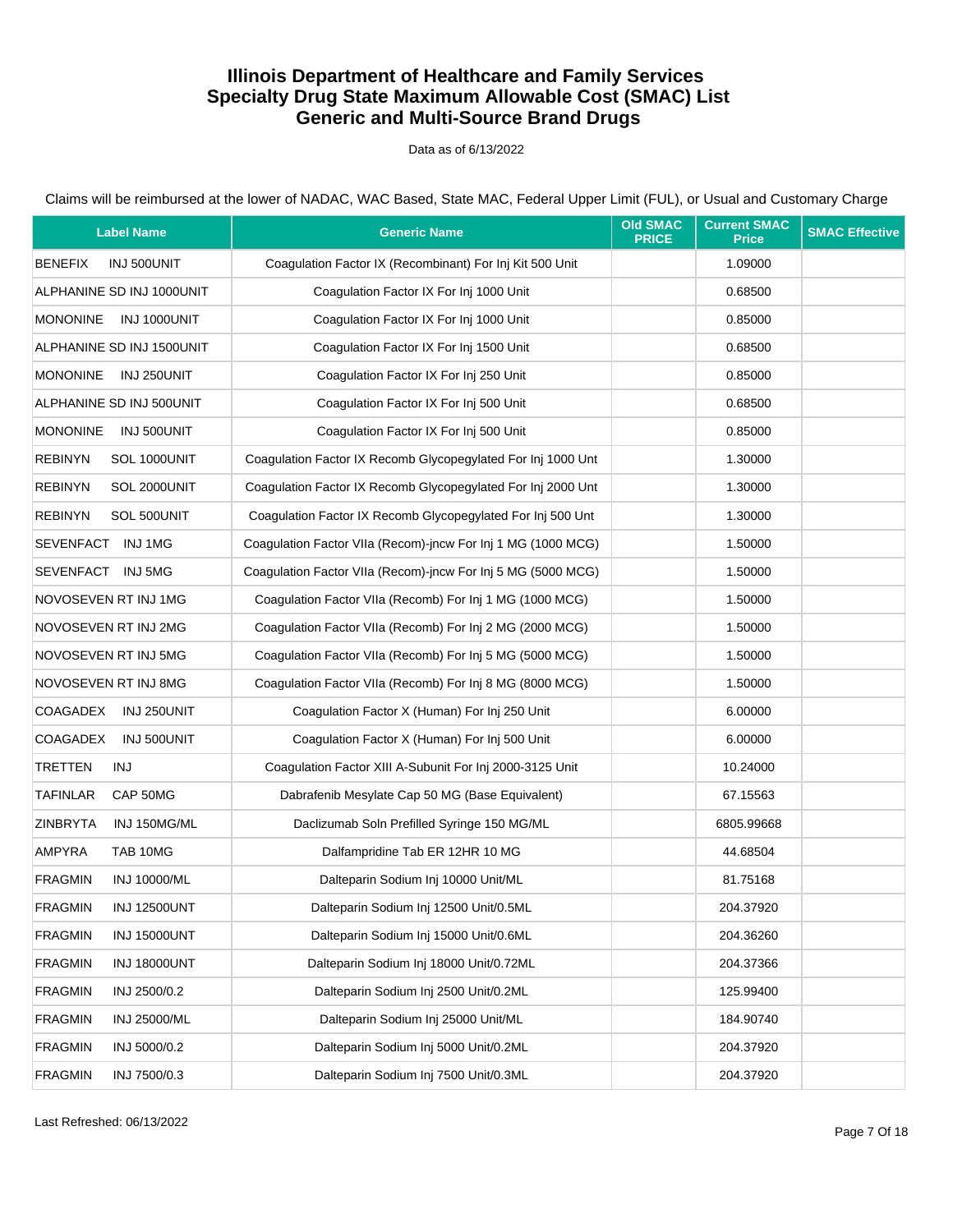Data as of 6/13/2022

| <b>Label Name</b>                      | <b>Generic Name</b>                                       | <b>Old SMAC</b><br><b>PRICE</b> | <b>Current SMAC</b><br><b>Price</b> | <b>SMAC Effective</b> |
|----------------------------------------|-----------------------------------------------------------|---------------------------------|-------------------------------------|-----------------------|
| <b>FRAGMIN</b><br><b>INJ 95000UNT</b>  | Dalteparin Sodium Inj 95000 Unit/3.8ML                    |                                 | 184.90740                           |                       |
| ARANESP<br>INJ 100MCG                  | Darbepoetin Alfa Soln Inj 100 MCG/ML                      |                                 | 770.90400                           |                       |
| INJ 150MCG<br>ARANESP                  | Darbepoetin Alfa Soln Inj 150 MCG/0.75ML                  |                                 | 1483.64160                          |                       |
| ARANESP<br>INJ 200MCG                  | Darbepoetin Alfa Soln Inj 200 MCG/ML                      |                                 | 1541.80800                          |                       |
| INJ 25MCG<br>ARANESP                   | Darbepoetin Alfa Soln Inj 25 MCG/ML                       |                                 | 192.72600                           |                       |
| ARANESP<br>INJ 300MCG                  | Darbepoetin Alfa Soln Inj 300 MCG/ML                      |                                 | 2312.71200                          |                       |
| INJ 40MCG<br><b>ARANESP</b>            | Darbepoetin Alfa Soln Inj 40 MCG/ML                       |                                 | 308.36160                           |                       |
| ARANESP<br>INJ 60MCG                   | Darbepoetin Alfa Soln Inj 60 MCG/ML                       |                                 | 462.54240                           |                       |
| INJ 100MCG<br>ARANESP                  | Darbepoetin Alfa Soln Prefilled Syringe 100 MCG/0.5ML     |                                 | 1541.80800                          |                       |
| INJ 150MCG<br>ARANESP                  | Darbepoetin Alfa Soln Prefilled Syringe 150 MCG/0.3ML     |                                 | 3854.52000                          |                       |
| ARANESP<br>INJ 200MCG                  | Darbepoetin Alfa Soln Prefilled Syringe 200 MCG/0.4ML     |                                 | 3854.52000                          |                       |
| INJ 25MCG<br>ARANESP                   | Darbepoetin Alfa Soln Prefilled Syringe 25 MCG/0.42ML     |                                 | 458.87142                           |                       |
| INJ 300MCG<br><b>ARANESP</b>           | Darbepoetin Alfa Soln Prefilled Syringe 300 MCG/0.6ML     |                                 | 3854.52000                          |                       |
| ARANESP<br>INJ 40MCG                   | Darbepoetin Alfa Soln Prefilled Syringe 40 MCG/0.4ML      |                                 | 770.90400                           |                       |
| INJ 500MCG<br>ARANESP                  | Darbepoetin Alfa Soln Prefilled Syringe 500 MCG/ML        |                                 | 3854.52000                          |                       |
| ARANESP<br>INJ 60MCG                   | Darbepoetin Alfa Soln Prefilled Syringe 60 MCG/0.3ML      |                                 | 1541.80800                          |                       |
| <b>PREZISTA</b><br><b>TAB 400MG</b>    | Darunavir Ethanolate Tab 400 MG (Base Equiv)              |                                 | 20.88545                            |                       |
| <b>PREZISTA</b><br>TAB 600MG           | Darunavir Ethanolate Tab 600 MG (Base Equiv)              |                                 | 28.04902                            |                       |
| JADENU<br><b>TAB 180MG</b>             | Deferasirox Tab 180 MG                                    |                                 | 84.11718                            |                       |
| JADENU<br>TAB 360MG                    | Deferasirox Tab 360 MG                                    |                                 | 168.23104                           |                       |
| JADENU<br>TAB 90MG                     | Deferasirox Tab 90 MG                                     |                                 | 42.05942                            |                       |
| <b>EXJADE</b><br><b>TAB 125MG</b>      | Deferasirox Tab For Oral Susp 125 MG                      |                                 | 42.05942                            |                       |
| <b>EXJADE</b><br><b>TAB 250MG</b>      | Deferasirox Tab For Oral Susp 250 MG                      |                                 | 84.11718                            |                       |
| <b>EXJADE</b><br>TAB 500MG             | Deferasirox Tab For Oral Susp 500 MG                      |                                 | 168.23104                           |                       |
| <b>FERRIPROX</b><br><b>TAB 500MG</b>   | Deferiprone Tab 500 MG                                    |                                 | 63.37618                            |                       |
| INJ 80MG<br><b>FIRMAGON</b>            | Degarelix Acetate For Inj 80 MG (Base Equiv)              |                                 | 486.49620                           |                       |
| <b>XGEVA</b><br><b>INJ</b>             | Denosumab Inj 120 MG/1.7ML                                |                                 | 1338.00296                          |                       |
| <b>TECFIDERA</b><br>CAP 120MG          | Dimethyl Fumarate Capsule Delayed Release 120 MG          |                                 | 129.60806                           |                       |
| <b>TECFIDERA</b><br>CAP 240MG          | Dimethyl Fumarate Capsule Delayed Release 240 MG          |                                 | 129.60367                           |                       |
| <b>TECFIDERA</b><br><b>MIS STARTER</b> | Dimethyl Fumarate Capsule DR Starter Pack 120 MG & 240 MG |                                 | 129.60367                           |                       |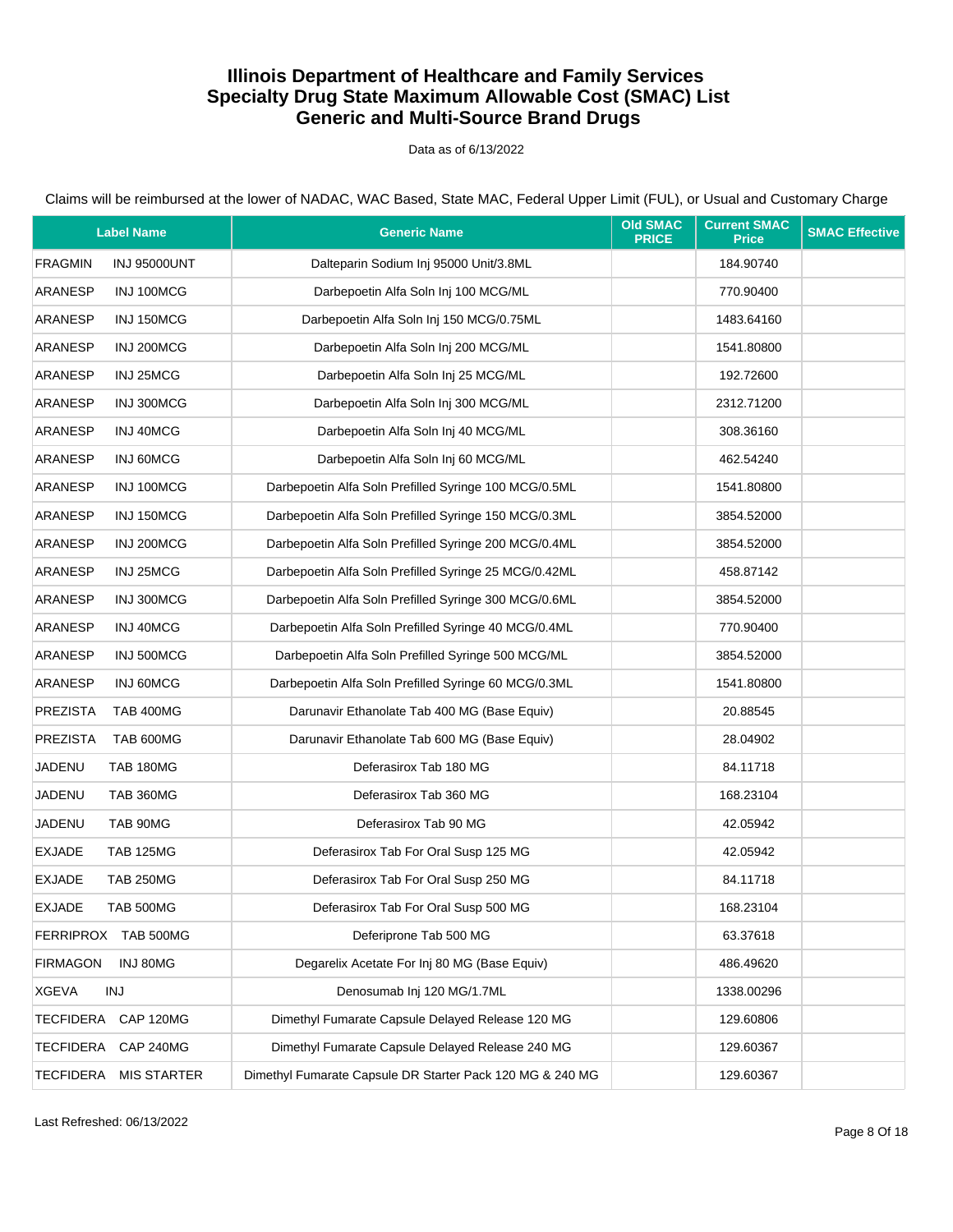Data as of 6/13/2022

Claims will be reimbursed at the lower of NADAC, WAC Based, State MAC, Federal Upper Limit (FUL), or Usual and Customary Charge

| <b>Label Name</b>                  | <b>Generic Name</b>                                        | <b>Old SMAC</b><br><b>PRICE</b> | <b>Current SMAC</b><br><b>Price</b> | <b>SMAC Effective</b> |
|------------------------------------|------------------------------------------------------------|---------------------------------|-------------------------------------|-----------------------|
| <b>TIVICAY</b><br>TAB 50MG         | Dolutegravir Sodium Tab 50 MG (Base Equiv)                 |                                 | 57.78426                            |                       |
| PULMOZYME SOL 1MG/ML               | Dornase Alfa Inhal Soln 2.5 MG/2.5ML                       |                                 | 44.43000                            |                       |
| TRULICITY INJ 0.75/0.5             | Dulaglutide Soln Pen-injector 0.75 MG/0.5ML                |                                 | 378.18120                           |                       |
| TRULICITY INJ 1.5/0.5              | Dulaglutide Soln Pen-injector 1.5 MG/0.5ML                 |                                 | 430.87000                           |                       |
| PROMACTA<br><b>TAB 12.5MG</b>      | Eltrombopag Olamine Tab 12.5 MG (Base Equiv)               |                                 | 163.55880                           |                       |
| PROMACTA<br>TAB 25MG               | Eltrombopag Olamine Tab 25 MG (Base Equiv)                 |                                 | 163.55880                           |                       |
| <b>PROMACTA</b><br>TAB 50MG        | Eltrombopag Olamine Tab 50 MG (Base Equiv)                 |                                 | 295.98920                           |                       |
| <b>VITEKTA</b><br><b>TAB 150MG</b> | Elvitegravir Tab 150 MG                                    |                                 | 39.98774                            |                       |
| VITEKTA<br>TAB 85MG                | Elvitegravir Tab 85 MG                                     |                                 | 39.98774                            |                       |
| <b>EMTRIVA</b><br>CAP 200MG        | Emtricitabine Caps 200 MG                                  |                                 | 17.81246                            |                       |
| COMPLERA<br>TAB                    | Emtricitabine-Rilpivirine-Tenofovir DF Tab 200-25-300 MG   |                                 | 93.36272                            |                       |
| <b>TRUVADA</b><br><b>TAB</b>       | Emtricitabine-Tenofovir Disoproxil Fumarate Tab 200-300 MG |                                 | 58.36228                            |                       |
| <b>TRUVADA</b><br>TAB 200-300      | Emtricitabine-Tenofovir Disoproxil Fumarate Tab 200-300 MG |                                 | 58.36228                            |                       |
| ENTECAVIR TAB 0.5MG                | Entecavir Tab 0.5 MG                                       |                                 | 0.69967                             |                       |
| ENTECAVIR TAB 1MG                  | Entecavir Tab 1 MG                                         |                                 | 1.61346                             |                       |
| <b>TARCEVA</b><br><b>TAB 100MG</b> | Erlotinib HCl Tab 100 MG (Base Equivalent)                 |                                 | 248.07106                           |                       |
| <b>TAB 150MG</b><br>TARCEVA        | Erlotinib HCl Tab 150 MG (Base Equivalent)                 |                                 | 280.58648                           |                       |
| <b>AFINITOR</b><br>TAB 10MG        | Everolimus Tab 10 MG                                       |                                 | 558.67632                           |                       |
| AFINITOR<br>TAB 5MG                | Everolimus Tab 5 MG                                        |                                 | 558.71011                           |                       |
| AFINITOR DIS TAB 2MG               | Everolimus Tab for Oral Susp 2 MG                          |                                 | 531.48552                           |                       |
| AFINITOR DIS TAB 3MG               | Everolimus Tab for Oral Susp 3 MG                          |                                 | 536.80878                           |                       |
| AFINITOR DIS TAB 5MG               | Everolimus Tab for Oral Susp 5 MG                          |                                 | 558.71011                           |                       |
| PROFILNINE INJ 1000UNIT            | Factor IX Complex For Inj 1000 Unit                        |                                 | 0.58220                             |                       |
| PROFILNINE INJ 1500UNIT            | Factor IX Complex For Inj 1500 Unit                        |                                 | 0.58220                             |                       |
| <b>BEBULIN</b><br>INJ 200-1200     | Factor IX Complex For Inj 200-1200 Unit                    |                                 | 0.90350                             |                       |
| PROFILNINE INJ 500UNIT             | Factor IX Complex For Inj 500 Unit                         |                                 | 0.58220                             |                       |
| <b>CORIFACT</b><br>KIT             | Factor XIII Concentrate (Human) For Inj Kit 1000-1600 Unit |                                 | 6.76000                             |                       |
| <b>DIFICID</b><br><b>TAB 200MG</b> | Fidaxomicin Tab 200 MG                                     |                                 | 192.51684                           |                       |
| <b>NEUPOGEN</b><br>INJ 300MCG      | Filgrastim Inj 300 MCG/ML                                  |                                 | 313.57068                           |                       |
| INJ 480MCG<br><b>NEUPOGEN</b>      | Filgrastim Inj 480 MCG/1.6ML (300 MCG/ML)                  |                                 | 312.07792                           |                       |

Last Refreshed: 06/13/2022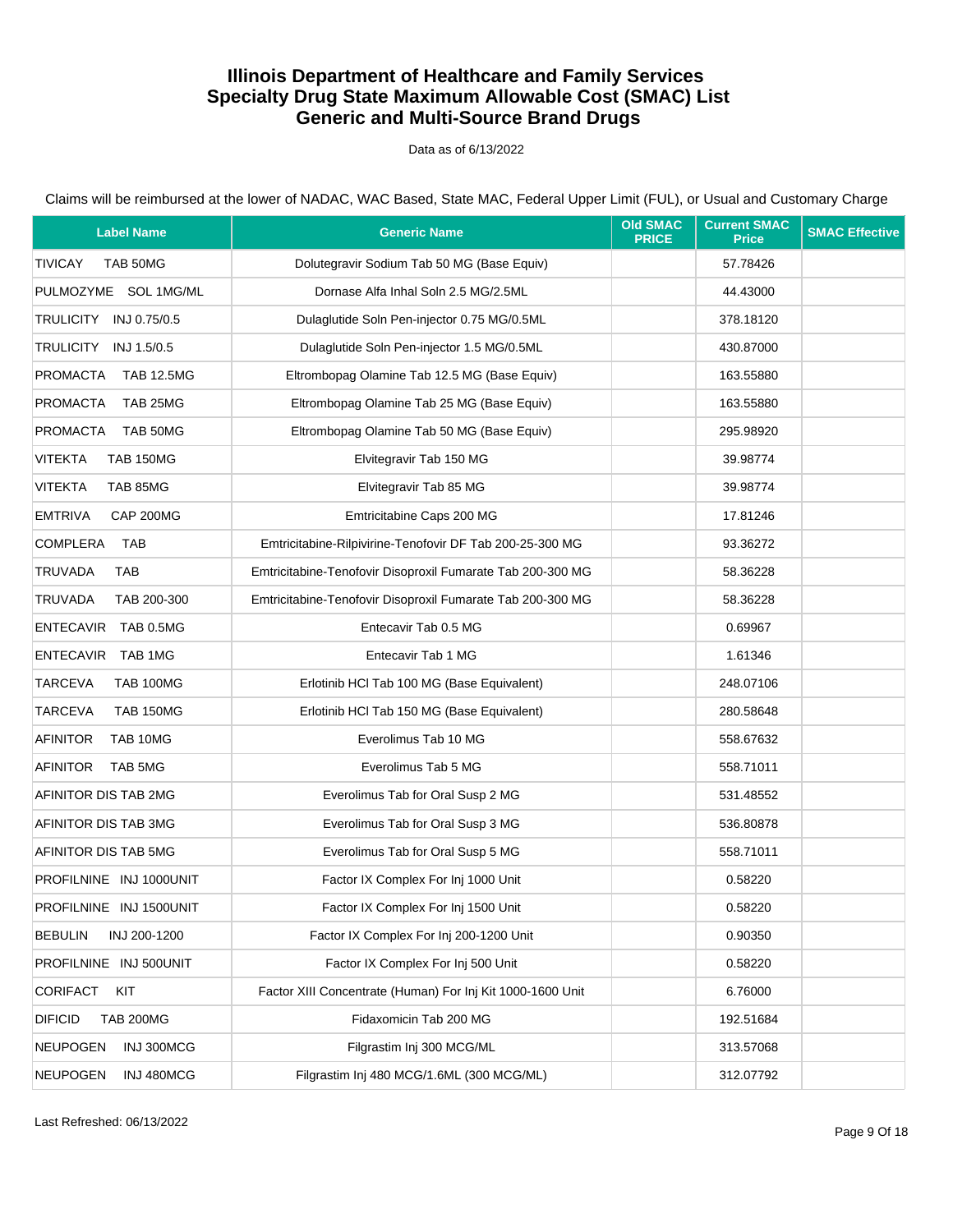Data as of 6/13/2022

| <b>Label Name</b>                  | <b>Generic Name</b>                                          | <b>Old SMAC</b><br><b>PRICE</b> | <b>Current SMAC</b><br><b>Price</b> | <b>SMAC Effective</b> |
|------------------------------------|--------------------------------------------------------------|---------------------------------|-------------------------------------|-----------------------|
| <b>NEUPOGEN</b><br>INJ 300/0.5     | Filgrastim Soln Prefilled Syringe 300 MCG/0.5ML              |                                 | 664.74036                           |                       |
| <b>NEUPOGEN</b><br>INJ 480/0.8     | Filgrastim Soln Prefilled Syringe 480 MCG/0.8ML (600 MCG/ML) |                                 | 636.01204                           |                       |
| <b>GILENYA</b><br>CAP 0.5MG        | Fingolimod HCl Cap 0.5 MG (Base Equiv)                       |                                 | 272.59325                           |                       |
| <b>COPAXONE</b><br>INJ 40MG/ML     | Glatiramer Acetate Soln Prefilled Syringe 40 MG/ML           |                                 | 484.05600                           |                       |
| <b>SIMPONI</b><br>INJ 50/0.5ML     | Golimumab Subcutaneous Soln Auto-injector 50 MG/0.5ML        |                                 | 9579.56784                          |                       |
| <b>SIMPONI</b><br>INJ 50/0.5ML     | Golimumab Subcutaneous Soln Prefilled Syringe 50 MG/0.5ML    |                                 | 9579.56784                          |                       |
| ZOLADEX<br><b>IMP 10.8MG</b>       | Goserelin Acetate Implant 10.8 MG                            |                                 | 1898.12700                          |                       |
| <b>ZOLADEX</b><br>IMP 3.6MG        | Goserelin Acetate Implant 3.6 MG                             |                                 | 667.42180                           |                       |
| <b>VANTAS</b><br>KIT 50MG          | Histrelin Acetate Implant Kit 50 MG                          |                                 | 4211.40672                          |                       |
| <b>ZEVALIN</b><br><b>KIT Y-90</b>  | Ibritumomab Tiuxetan for Yttrium-90 (Y-90) Kit 3.2 MG/2ML    |                                 | 43608.24900                         |                       |
| <b>VENTAVIS</b><br>SOL 10MCG/ML    | Iloprost Inhalation Solution 10 MCG/ML                       |                                 | 134.16120                           |                       |
| <b>VENTAVIS</b><br>SOL 20MCG/ML    | Iloprost Inhalation Solution 20 MCG/ML                       |                                 | 134.16120                           |                       |
| <b>GLEEVEC</b><br><b>TAB 400MG</b> | Imatinib Mesylate Tab 400 MG (Base Equivalent)               |                                 | 336.06467                           |                       |
| <b>IMATINIB MES TAB 400MG</b>      | Imatinib Mesylate Tab 400 MG (Base Equivalent)               |                                 | 3.95500                             |                       |
| GAMMAGARD INJ1GM/10ML              | Immune Globulin (Human) IV or Subcutaneous Soln 1 GM/10ML    |                                 | 8.89895                             |                       |
| GAMMAKED<br>INJ 1GM/10ML           | Immune Globulin (Human) IV or Subcutaneous Soln 1 GM/10ML    |                                 | 8.89895                             |                       |
| GAMUNEX-C INJ 1GM/10ML             | Immune Globulin (Human) IV or Subcutaneous Soln 1 GM/10ML    |                                 | 8.89895                             |                       |
| GAMMAGARD<br><b>INJ 10GM/100</b>   | Immune Globulin (Human) IV or Subcutaneous Soln 10 GM/100ML  |                                 | 8.89895                             |                       |
| GAMMAKED<br>INJ 10GM/100           | Immune Globulin (Human) IV or Subcutaneous Soln 10 GM/100ML  |                                 | 8.89895                             |                       |
| GAMUNEX-C<br>INJ 10GM/100          | Immune Globulin (Human) IV or Subcutaneous Soln 10 GM/100ML  |                                 | 8.89895                             |                       |
| GAMMAGARD INJ 2.5GM/25             | Immune Globulin (Human) IV or Subcutaneous Soln 2.5 GM/25ML  |                                 | 8.89895                             |                       |
| GAMMAKED<br>INJ 2.5GM/25           | Immune Globulin (Human) IV or Subcutaneous Soln 2.5 GM/25ML  |                                 | 8.89895                             |                       |
| GAMUNEX-C INJ 2.5GM/25             | Immune Globulin (Human) IV or Subcutaneous Soln 2.5 GM/25ML  |                                 | 8.89895                             |                       |
| GAMMAGARD INJ 20GM/200             | Immune Globulin (Human) IV or Subcutaneous Soln 20 GM/200ML  |                                 | 8.89895                             |                       |
| <b>GAMMAKED</b><br>INJ 20GM/200    | Immune Globulin (Human) IV or Subcutaneous Soln 20 GM/200ML  |                                 | 8.89895                             |                       |
| GAMUNEX-C<br>INJ 20GM/200          | Immune Globulin (Human) IV or Subcutaneous Soln 20 GM/200ML  |                                 | 8.89895                             |                       |
| GAMMAGARD<br>INJ 30GM/300          | Immune Globulin (Human) IV or Subcutaneous Soln 30 GM/300ML  |                                 | 8.89895                             |                       |
| GAMUNEX-C<br><b>INJ 40/400ML</b>   | Immune Globulin (Human) IV or Subcutaneous Soln 40 GM/400ML  |                                 | 8.04000                             |                       |
| GAMMAGARD<br>INJ 5GM/50ML          | Immune Globulin (Human) IV or Subcutaneous Soln 5 GM/50ML    |                                 | 8.89895                             |                       |
| GAMMAKED<br>INJ 5GM/50ML           | Immune Globulin (Human) IV or Subcutaneous Soln 5 GM/50ML    |                                 | 8.89895                             |                       |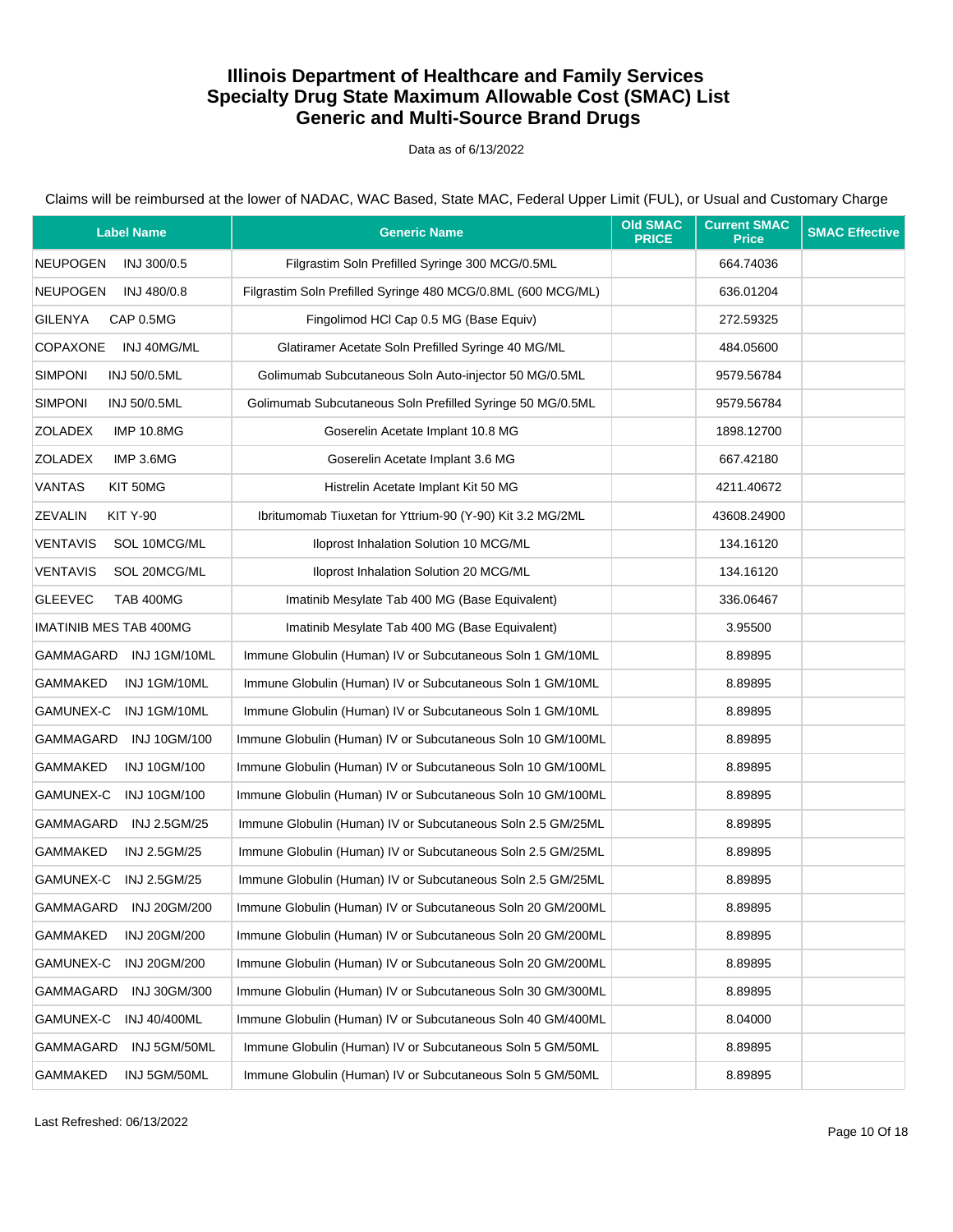#### Data as of 6/13/2022

Claims will be reimbursed at the lower of NADAC, WAC Based, State MAC, Federal Upper Limit (FUL), or Usual and Customary Charge

| <b>Label Name</b>                     | <b>Generic Name</b>                                          | <b>Old SMAC</b><br><b>PRICE</b> | <b>Current SMAC</b><br><b>Price</b> | <b>SMAC Effective</b> |
|---------------------------------------|--------------------------------------------------------------|---------------------------------|-------------------------------------|-----------------------|
| GAMUNEX-C INJ 5GM/50ML                | Immune Globulin (Human) IV or Subcutaneous Soln 5 GM/50ML    |                                 | 8.89895                             |                       |
| FLEBOGAMMA INJ DIF 5%                 | Immune Globulin (Human) IV Soln 0.5 GM/10ML                  |                                 | 6.91373                             |                       |
| <b>GAMUNEX</b><br><b>INJ 10%</b>      | Immune Globulin (Human) IV Soln 10 GM/100ML                  |                                 | 8.31000                             |                       |
| <b>OCTAGAM</b><br>INJ 10/100ML        | Immune Globulin (Human) IV Soln 10 GM/100ML                  |                                 | 8.31000                             |                       |
| FLEBOGAMMA INJ 10/200ML               | Immune Globulin (Human) IV Soln 10 GM/200ML                  |                                 | 7.59101                             |                       |
| GAMMAPLEX INJ 10GM                    | Immune Globulin (Human) IV Soln 10 GM/200ML                  |                                 | 7.59101                             |                       |
| <b>OCTAGAM</b><br>INJ 10GM            | Immune Globulin (Human) IV Soln 10 GM/200ML                  |                                 | 7.59101                             |                       |
| FLEBOGAMMA INJ DIF 5%                 | Immune Globulin (Human) IV Soln 2.5 GM/50ML                  |                                 | 6.91373                             |                       |
| GAMMAPLEX INJ 2.5GM                   | Immune Globulin (Human) IV Soln 2.5 GM/50ML                  |                                 | 6.91373                             |                       |
| <b>OCTAGAM</b><br><b>INJ 2.5GM</b>    | Immune Globulin (Human) IV Soln 2.5 GM/50ML                  |                                 | 6.91373                             |                       |
| <b>GAMUNEX</b><br><b>INJ 10%</b>      | Immune Globulin (Human) IV Soln 20 GM/200ML                  |                                 | 8.31000                             |                       |
| <b>OCTAGAM</b><br><b>INJ 20/200ML</b> | Immune Globulin (Human) IV Soln 20 GM/200ML                  |                                 | 8.31000                             |                       |
| FLEBOGAMMA INJ 20/400ML               | Immune Globulin (Human) IV Soln 20 GM/400ML                  |                                 | 7.59101                             |                       |
| GAMMAPLEX INJ 20GM                    | Immune Globulin (Human) IV Soln 20 GM/400ML                  |                                 | 7.59101                             |                       |
| FLEBOGAMMA INJ DIF 5%                 | Immune Globulin (Human) IV Soln 5 GM/100ML                   |                                 | 7.59101                             |                       |
| GAMMAPLEX INJ 5GM                     | Immune Globulin (Human) IV Soln 5 GM/100ML                   |                                 | 7.59101                             |                       |
| <b>OCTAGAM</b><br>INJ 5GM             | Immune Globulin (Human) IV Soln 5 GM/100ML                   |                                 | 7.59101                             |                       |
| <b>OCTAGAM</b><br>INJ 5GM/50ML        | Immune Globulin (Human) IV Soln 5 GM/50ML                    |                                 | 8.31000                             |                       |
| <b>HIZENTRA</b><br>INJ 1GM/5ML        | Immune Globulin (Human) Subcutaneous Inj 1 GM/5ML            |                                 | 19.22200                            |                       |
| <b>HIZENTRA</b><br>INJ 2GM/10ML       | Immune Globulin (Human) Subcutaneous Inj 2 GM/10ML           |                                 | 19.00000                            |                       |
| <b>HIZENTRA</b><br>INJ 4GM/20ML       | Immune Globulin (Human) Subcutaneous Inj 4 GM/20ML           |                                 | 19.22200                            |                       |
| <b>REMICADE</b><br>INJ 100MG          | Infliximab For IV Inj 100 MG                                 |                                 | 1067.19408                          |                       |
| REBIF REBIDO INJ TITRATN              | Interferon Beta-1a Auto-inj 6X8.8 MCG/0.2ML & 6X22 MCG/0.5ML |                                 | 1804.09749                          |                       |
| AVONEX<br>KIT 30MCG                   | Interferon Beta-1a For IM Inj Kit 30MCG (33MCG/Vial)         |                                 | 1724.51175                          |                       |
| AVONEX PEN KIT 30MCG                  | Interferon Beta-1a IM Auto-Injector Kit 30 MCG/0.5ML         |                                 | 6898.04700                          |                       |
| AVONEX PREFL KIT 30MCG                | Interferon Beta-1a IM Prefilled Syringe Kit 30 MCG/0.5ML     |                                 | 6898.04700                          |                       |
| REBIF TITRTN INJ PACK                 | Interferon Beta-1a Pref Syr 6X8.8 MCG/0.2ML & 6X22 MCG/0.5ML |                                 | 1804.09749                          |                       |
| REBIF REBIDO INJ 22/0.5               | Interferon Beta-1a Soln Auto-Inj 22 MCG/0.5ML                |                                 | 1262.86824                          |                       |
| REBIF REBIDO INJ 44/0.5               | Interferon Beta-1a Soln Auto-inj 44 MCG/0.5ML                |                                 | 1262.86824                          |                       |
| <b>REBIF</b><br>INJ 22/0.5            | Interferon Beta-1a Soln Pref Syr 22 MCG/0.5ML                |                                 | 1262.86824                          |                       |

Last Refreshed: 06/13/2022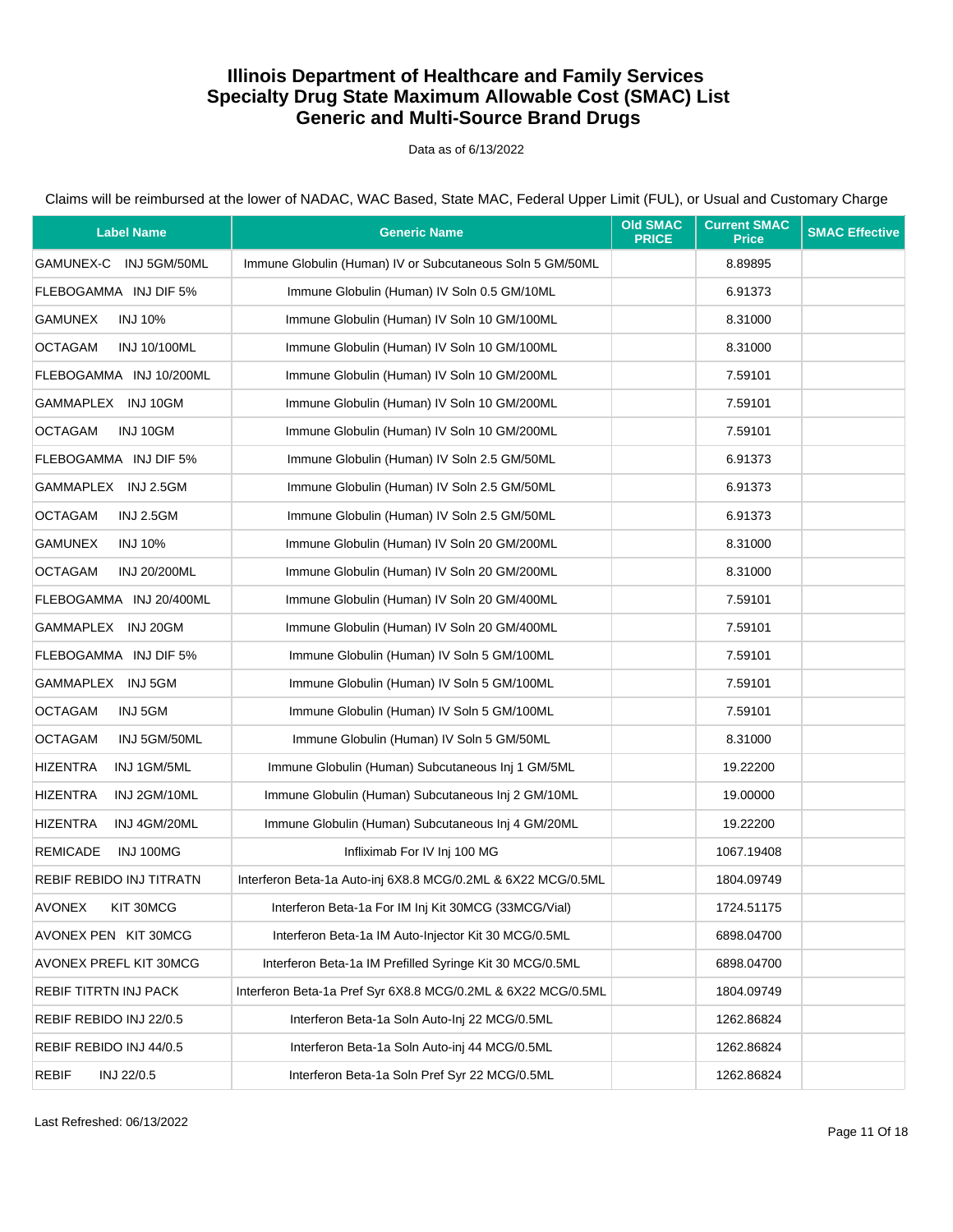Data as of 6/13/2022

| <b>Label Name</b>                      | <b>Generic Name</b>                                          | <b>Old SMAC</b><br><b>PRICE</b> | <b>Current SMAC</b><br><b>Price</b> | <b>SMAC Effective</b> |
|----------------------------------------|--------------------------------------------------------------|---------------------------------|-------------------------------------|-----------------------|
| REBIF<br>INJ 44/0.5                    | Interferon Beta-1a Soln Pref Syr 44 MCG/0.5ML                |                                 | 1262.86824                          |                       |
| BETASERON INJ 0.3MG                    | Interferon Beta-1b For Inj Kit 0.3 MG                        |                                 | 540.46161                           |                       |
| <b>EXTAVIA</b><br>INJ 0.3MG            | Interferon Beta-1b For Inj Kit 0.3 MG                        |                                 | 540.46161                           |                       |
| KALYDECO<br><b>TAB 150MG</b>           | Ivacaftor Tab 150 MG                                         |                                 | 425.86318                           |                       |
| <b>TYKERB</b><br><b>TAB 250MG</b>      | Lapatinib Ditosylate Tab 250 MG (Base Equiv)                 |                                 | 52.57439                            |                       |
| <b>HARVONI</b><br>TAB 90-400MG         | Ledipasvir-Sofosbuvir Tab 90-400 MG                          |                                 | 1098.93750                          |                       |
| LUPR DEP-PED INJ 11.25MG               | Leuprolide Acetate (3 Month) For Inj Pediatric Kit 11.25 MG  |                                 | 8486.11920                          |                       |
| LUPR DEP-PED INJ 3M 30MG               | Leuprolide Acetate (3 Month) For Inj Pediatric Kit 30 MG     |                                 | 9346.59348                          |                       |
| LEUPROLIDE INJ 1MG/0.2                 | Leuprolide Acetate Inj Kit 5 MG/ML                           |                                 | 263.20000                           |                       |
| LINEZOLID TAB 600MG                    | Linezolid Tab 600 MG                                         |                                 | 1.00000                             |                       |
| GLEOSTINE CAP 40MG                     | Lomustine Cap 40 MG                                          |                                 | 362.43444                           |                       |
| LOMUSTINE CAP 40MG                     | Lomustine Cap 40 MG                                          |                                 | 332.51460                           |                       |
| <b>OPSUMIT</b><br>TAB 10MG             | Macitentan Tab 10 MG                                         |                                 | 320.48292                           |                       |
| <b>INCRELEX</b><br>INJ 40MG/4ML        | Mecasermin Inj 40 MG/4ML (10 MG/ML)                          |                                 | 1111.53600                          |                       |
| <b>RELISTOR</b><br><b>INJ 12/0.6ML</b> | Methylnaltrexone Bromide Inj 12 MG/0.6ML (20 MG/ML)          |                                 | 191.79640                           |                       |
| <b>RELISTOR</b><br><b>INJ 8/0.4ML</b>  | Methylnaltrexone Bromide Inj 8 MG/0.4ML (20 MG/ML)           |                                 | 287.68749                           |                       |
| <b>RELISTOR</b><br>KIT 12/0.6ML        | Methylnaltrexone Bromide Inj Kit 12 MG/0.6ML                 |                                 | 59.31180                            |                       |
| ZAVESCA<br>CAP 100MG                   | Miglustat Cap 100 MG                                         |                                 | 296.80800                           |                       |
| <b>VIVITROL</b><br>INJ 380MG           | Naltrexone For IM Extended Release Susp 380 MG               |                                 | 1434.20000                          |                       |
| <b>TYSABRI</b><br>INJ 300/15ML         | Natalizumab for IV Inj Conc 300 MG/15ML                      |                                 | 439.57929                           |                       |
| SANDOSTATIN KIT LAR 20MG               | Octreotide Acetate For IM Inj Kit 20 MG                      |                                 | 4247.68104                          |                       |
| SANDOSTATIN KIT LAR 30MG               | Octreotide Acetate For IM Inj Kit 30 MG                      |                                 | 6360.59544                          |                       |
| ZYPREXA RELP INJ 210MG                 | Olanzapine Pamoate For Extended Rel IM Susp 210 MG (Base Eq) |                                 | 587.32128                           |                       |
| ZYPREXA RELP INJ 300MG                 | Olanzapine Pamoate For Extended Rel IM Susp 300 MG (Base Eq) |                                 | 839.03040                           |                       |
| ZYPREXA RELP INJ 405MG                 | Olanzapine Pamoate For Extended Rel IM Susp 405 MG (Base Eq) |                                 | 1132.69104                          |                       |
| <b>VIEKIRA PAK TAB</b>                 | Ombitas-Paritapre-Riton & Dasab Tab Pak 12.5-75-50 & 250 MG  |                                 | 246.98131                           |                       |
| BOTOX COSMET INJ 50UNIT                | OnabotulinumtoxinA (Cosmetic) For Inj 50 Unit                |                                 | 329.67600                           |                       |
| <b>BOTOX</b><br>INJ 200UNIT            | OnabotulinumtoxinA For Inj 200 Unit                          |                                 | 1197.19200                          |                       |
| <b>SYNAGIS</b><br>INJ 100MG/ML         | Palivizumab IM Soln 100 MG/ML                                |                                 | 2817.90312                          |                       |
| <b>SYNAGIS</b><br>INJ 50MG             | Palivizumab IM Soln 50 MG/0.5ML                              |                                 | 2984.61360                          |                       |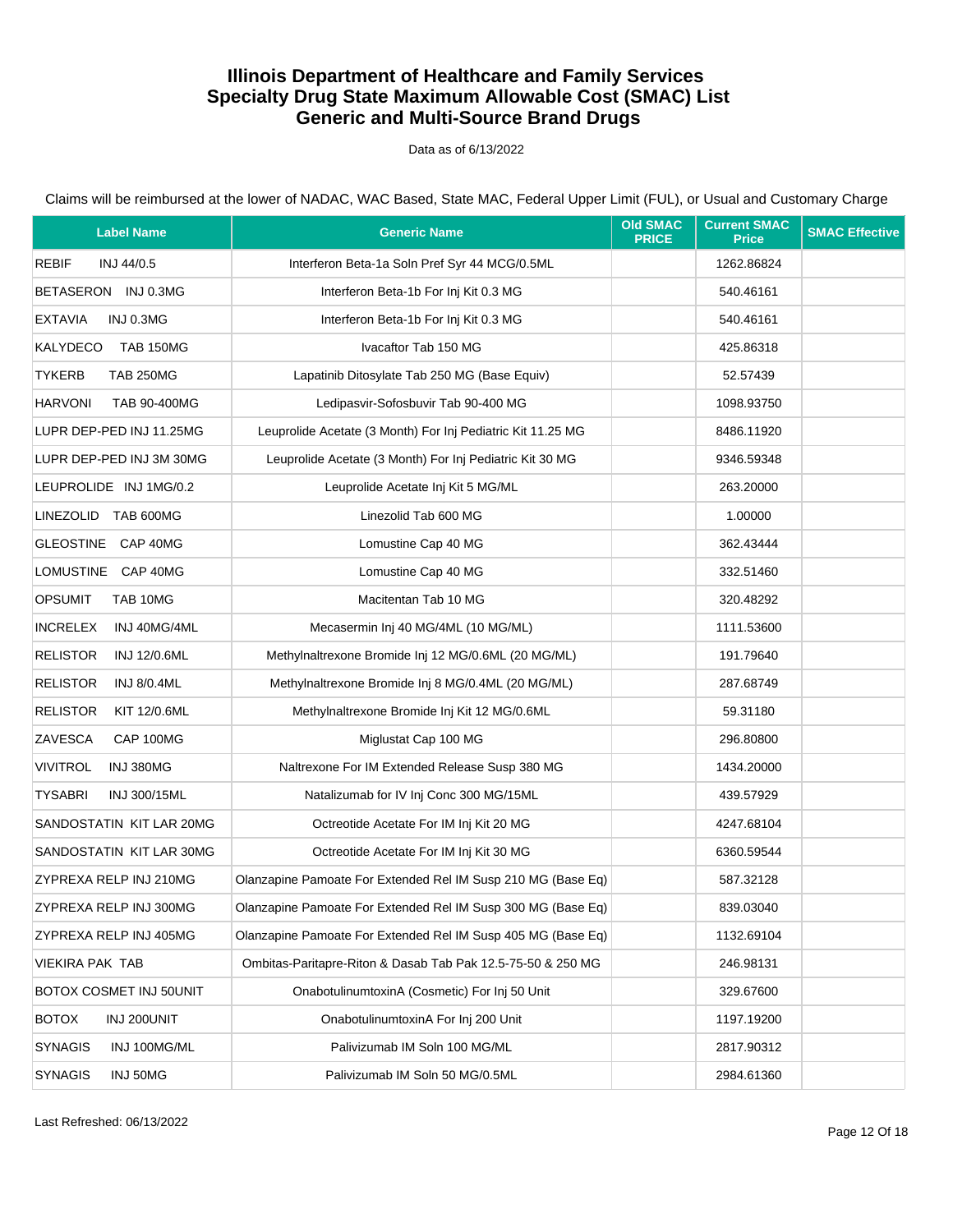#### Data as of 6/13/2022

| <b>Label Name</b>                    | <b>Generic Name</b>                                          | <b>Old SMAC</b><br><b>PRICE</b> | <b>Current SMAC</b><br><b>Price</b> | <b>SMAC Effective</b> |
|--------------------------------------|--------------------------------------------------------------|---------------------------------|-------------------------------------|-----------------------|
| <b>ALOXI</b><br>INJ 0.25MG/5         | Palonosetron HCI IV Soln 0.25 MG/5ML (Base Equivalent)       |                                 | 90.23760                            |                       |
| ZENPEP<br><b>CAP 10000UNT</b>        | Pancrelipase (Lip-Prot-Amyl) DR Cap 10000-32000-42000 Unit   |                                 | 3.53320                             |                       |
| PANCREAZE CAP 10500UNT               | Pancrelipase (Lip-Prot-Amyl) DR Cap 10500-35500-61500 Unit   |                                 | 2.99699                             |                       |
| <b>CREON</b><br><b>CAP 12000UNT</b>  | Pancrelipase (Lip-Prot-Amyl) DR Cap 12000-38000-60000 Unit   |                                 | 3.36280                             |                       |
| ZENPEP<br><b>CAP 15000UNT</b>        | Pancrelipase (Lip-Prot-Amyl) DR Cap 15000-47000-63000 Unit   |                                 | 4.61355                             |                       |
| <b>PERTZYE</b><br>CAP 16000U         | Pancrelipase (Lip-Prot-Amyl) DR Cap 16000-57500-60500 Unit   |                                 | 4.65068                             |                       |
| PANCREAZE CAP 16800UNT               | Pancrelipase (Lip-Prot-Amyl) DR Cap 16800-56800-98400 Unit   |                                 | 4.81236                             |                       |
| PANCREAZE CAP 21000UNT               | Pancrelipase (Lip-Prot-Amyl) DR Cap 21000-54700-83900 Unit   |                                 | 5.99399                             |                       |
| <b>CREON</b><br><b>CAP 24000UNT</b>  | Pancrelipase (Lip-Prot-Amyl) DR Cap 24000-76000-120000 Unit  |                                 | 6.57908                             |                       |
| <b>PERTZYE</b><br>CAP 24000U         | Pancrelipase (Lip-Prot-Amyl) DR Cap 24000-86250-90750 Unit   |                                 | 6.97602                             |                       |
| <b>ZENPEP</b><br>CAP 25000           | Pancrelipase (Lip-Prot-Amyl) DR Cap 25000-79000-105000 Unit  |                                 | 7.85400                             |                       |
| <b>ZENPEP</b><br><b>CAP 25000UNT</b> | Pancrelipase (Lip-Prot-Amyl) DR Cap 25000-79000-105000 Unit  |                                 | 7.85400                             |                       |
| PANCREAZE CAP                        | Pancrelipase (Lip-Prot-Amyl) DR Cap 2600-6200-10850 Unit     |                                 | 0.74151                             |                       |
| <b>ZENPEP</b><br>CAP 3000UNIT        | Pancrelipase (Lip-Prot-Amyl) DR Cap 3000-10000-14000 Unit    |                                 | 1.77275                             |                       |
| <b>CREON</b><br>CAP 3000UNIT         | Pancrelipase (Lip-Prot-Amyl) DR Cap 3000-9500-15000 Unit     |                                 | 1.26377                             |                       |
| <b>CREON</b><br><b>CAP 36000UNT</b>  | Pancrelipase (Lip-Prot-Amyl) DR Cap 36000-114000-180000 Unit |                                 | 9.65189                             |                       |
| <b>PERTZYE</b><br>CAP 4000UNIT       | Pancrelipase (Lip-Prot-Amyl) DR Cap 4000-14375-15125 Unit    |                                 | 1.55688                             |                       |
| ZENPEP<br>CAP 40000                  | Pancrelipase (Lip-Prot-Amyl) DR Cap 40000-126000-168000 Unit |                                 | 12.48915                            |                       |
| <b>ZENPEP</b><br><b>CAP 40000UNT</b> | Pancrelipase (Lip-Prot-Amyl) DR Cap 40000-126000-168000 Unit |                                 | 12.48915                            |                       |
| PANCREAZE CAP 4200UNIT               | Pancrelipase (Lip-Prot-Amyl) DR Cap 4200-14200-24600 Unit    |                                 | 1.19860                             |                       |
| <b>ZENPEP</b><br>CAP 5000UNIT        | Pancrelipase (Lip-Prot-Amyl) DR Cap 5000-17000-24000 Unit    |                                 | 1.61331                             |                       |
| <b>CREON</b><br>CAP 6000UNIT         | Pancrelipase (Lip-Prot-Amyl) DR Cap 6000-19000-30000 Unit    |                                 | 1.49220                             |                       |
| <b>PERTZYE</b><br>CAP 8000UNIT       | Pancrelipase (Lip-Prot-Amyl) DR Cap 8000-28750-30250 Unit    |                                 | 2.32534                             |                       |
| <b>VIOKACE</b><br>TAB 10440          | Pancrelipase (Lip-Prot-Amyl) Tab 10440-39150-39150 Unit      |                                 | 2.93292                             |                       |
| <b>VIOKACE</b><br>TAB 20880          | Pancrelipase (Lip-Prot-Amyl) Tab 20880-78300-78300 Unit      |                                 | 5.78630                             |                       |
| <b>FARYDAK</b><br>CAP 10MG           | Panobinostat Lactate Cap 10 MG (Base Equivalent)             |                                 | 1351.22838                          |                       |
| <b>FARYDAK</b><br>CAP 15MG           | Panobinostat Lactate Cap 15 MG (Base Equivalent)             |                                 | 1351.22838                          |                       |
| CAP 20MG<br><b>FARYDAK</b>           | Panobinostat Lactate Cap 20 MG (Base Equivalent)             |                                 | 1351.22838                          |                       |
| <b>VOTRIENT</b><br><b>TAB 200MG</b>  | Pazopanib HCl Tab 200 MG (Base Equiv)                        |                                 | 108.55172                           |                       |
| <b>NEULASTA</b><br>INJ 6MG/0.6M      | Pegfilgrastim Soln Prefilled Syringe 6 MG/0.6ML              |                                 | 9977.97501                          |                       |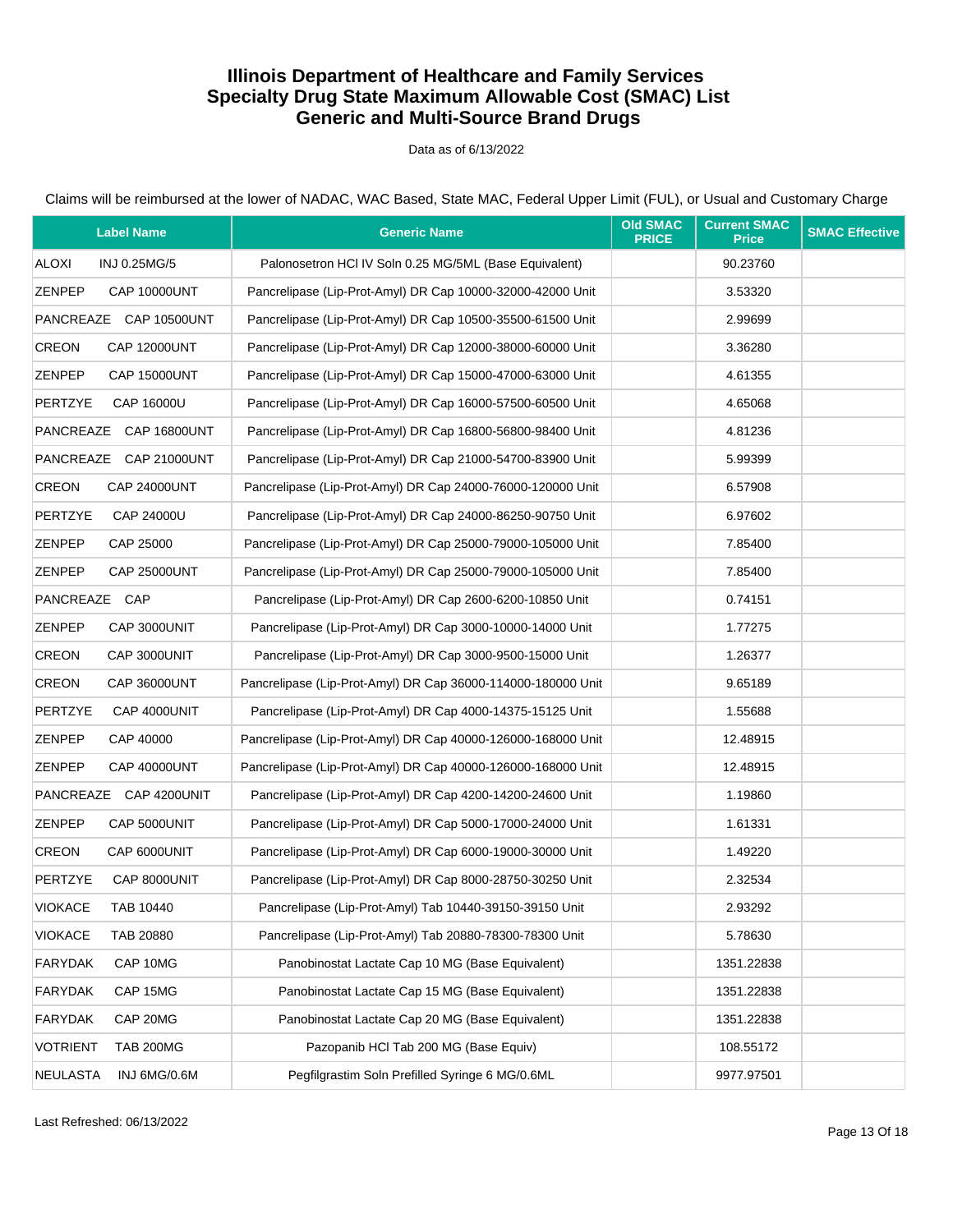Data as of 6/13/2022

| <b>Label Name</b>                     | <b>Generic Name</b>                                         | <b>Old SMAC</b><br><b>PRICE</b> | <b>Current SMAC</b><br><b>Price</b> | <b>SMAC Effective</b> |
|---------------------------------------|-------------------------------------------------------------|---------------------------------|-------------------------------------|-----------------------|
| <b>NEULASTA</b><br>KIT 6MG/0.6M       | Pegfilgrastim Soln Prefilled Syringe Kit 6 MG/0.6ML         |                                 | 10343.55960                         |                       |
| <b>PEGASYS</b><br>INJ 180MCG/M        | Peginterferon alfa-2a Inj 180 MCG/ML                        |                                 | 1017.40404                          |                       |
| <b>PEGASYS</b><br>KIT                 | Peginterferon alfa-2a Inj Kit 180 MCG/0.5ML                 |                                 | 3287.83584                          |                       |
| PEGINTRON<br>KIT 120MCG               | Peginterferon alfa-2b For Inj Kit 120 MCG/0.5ML             |                                 | 825.90312                           |                       |
| PEG-INTRON KIT 120 RP                 | Peginterferon alfa-2b For Inj Kit 120 MCG/0.5ML             |                                 | 825.90312                           |                       |
| PEG-INTRON KIT 120MCG                 | Peginterferon alfa-2b For Inj Kit 120 MCG/0.5ML             |                                 | 825.90312                           |                       |
| PEGINTRON KIT 150MCG                  | Peginterferon alfa-2b For Inj Kit 150 MCG/0.5ML             |                                 | 867.21720                           |                       |
| PEG-INTRON KIT 150 RP                 | Peginterferon alfa-2b For Inj Kit 150 MCG/0.5ML             |                                 | 867.21720                           |                       |
| PEG-INTRON KIT 150MCG                 | Peginterferon alfa-2b For Inj Kit 150 MCG/0.5ML             |                                 | 867.21720                           |                       |
| PEGINTRON KIT 50MCG                   | Peginterferon alfa-2b For Inj Kit 50 MCG/0.5ML              |                                 | 749.16132                           |                       |
| PEG-INTRON KIT 50MCG                  | Peginterferon alfa-2b For Inj Kit 50 MCG/0.5ML              |                                 | 749.16132                           |                       |
| PEG-INTRON KIT 50MCG RP               | Peginterferon alfa-2b For Inj Kit 50 MCG/0.5ML              |                                 | 749.16132                           |                       |
| PLEGRIDY PEN INJ STARTER              | Peginterferon Beta-1a Soln Pen-inj 63 & 94 MCG/0.5ML Pack   |                                 | 6898.04700                          |                       |
| <b>PLEGRIDY</b><br><b>INJ PEN</b>     | Peginterferon Beta-1a Soln Pen-injector 125 MCG/0.5ML       |                                 | 6898.04700                          |                       |
| <b>PLEGRIDY</b><br><b>INJ STARTER</b> | Peginterferon Beta-1a Soln Pref Syr 63 & 94 MCG/0.5ML Pack  |                                 | 6898.04700                          |                       |
| <b>PLEGRIDY</b><br>INJ                | Peginterferon Beta-1a Soln Prefilled Syringe 125 MCG/0.5ML  |                                 | 6898.04700                          |                       |
| POMALYST<br>CAP 1MG                   | Pomalidomide Cap 1 MG                                       |                                 | 816.08575                           |                       |
| <b>POMALYST</b><br>CAP 2MG            | Pomalidomide Cap 2 MG                                       |                                 | 816.08575                           |                       |
| <b>POMALYST</b><br>CAP 3MG            | Pomalidomide Cap 3 MG                                       |                                 | 816.08575                           |                       |
| <b>POMALYST</b><br>CAP 4MG            | Pomalidomide Cap 4 MG                                       |                                 | 816.08588                           |                       |
| <b>MATULANE</b><br>CAP 50MG           | Procarbazine HCl Cap 50 MG                                  |                                 | 98.50440                            |                       |
| <b>CRINONE</b><br>GEL 8% VAG          | Progesterone Vaginal Gel 8%                                 |                                 | 26.45376                            |                       |
| <b>XOFIGO</b><br><b>INJ 1100KBQ</b>   | Radium Ra 223 Dichloride Inj 30 microcurie/ML (1100 kBq/ML) |                                 | 24284.91020                         |                       |
| <b>CYRAMZA</b><br><b>INJ 100/10ML</b> | Ramucirumab IV Soln 100 MG/10ML (For Infusion)              |                                 | 115.03800                           |                       |
| <b>INJ 500/50ML</b><br><b>CYRAMZA</b> | Ramucirumab IV Soln 500 MG/50ML (For Infusion)              |                                 | 115.03800                           |                       |
| <b>RILUTEK</b><br>TAB 50MG            | Riluzole Tab 50 MG                                          |                                 | 51.07770                            |                       |
| <b>RILUZOLE</b><br>TAB 50MG           | Riluzole Tab 50 MG                                          |                                 | 0.28500                             |                       |
| <b>UPTRAVI</b><br><b>TAB 1000MCG</b>  | Selexipag Tab 1000 MCG                                      |                                 | 290.47344                           |                       |
| <b>UPTRAVI</b><br><b>TAB 1200MCG</b>  | Selexipag Tab 1200 MCG                                      |                                 | 290.47344                           |                       |
| <b>UPTRAVI</b><br><b>TAB 1400MCG</b>  | Selexipag Tab 1400 MCG                                      |                                 | 290.47344                           |                       |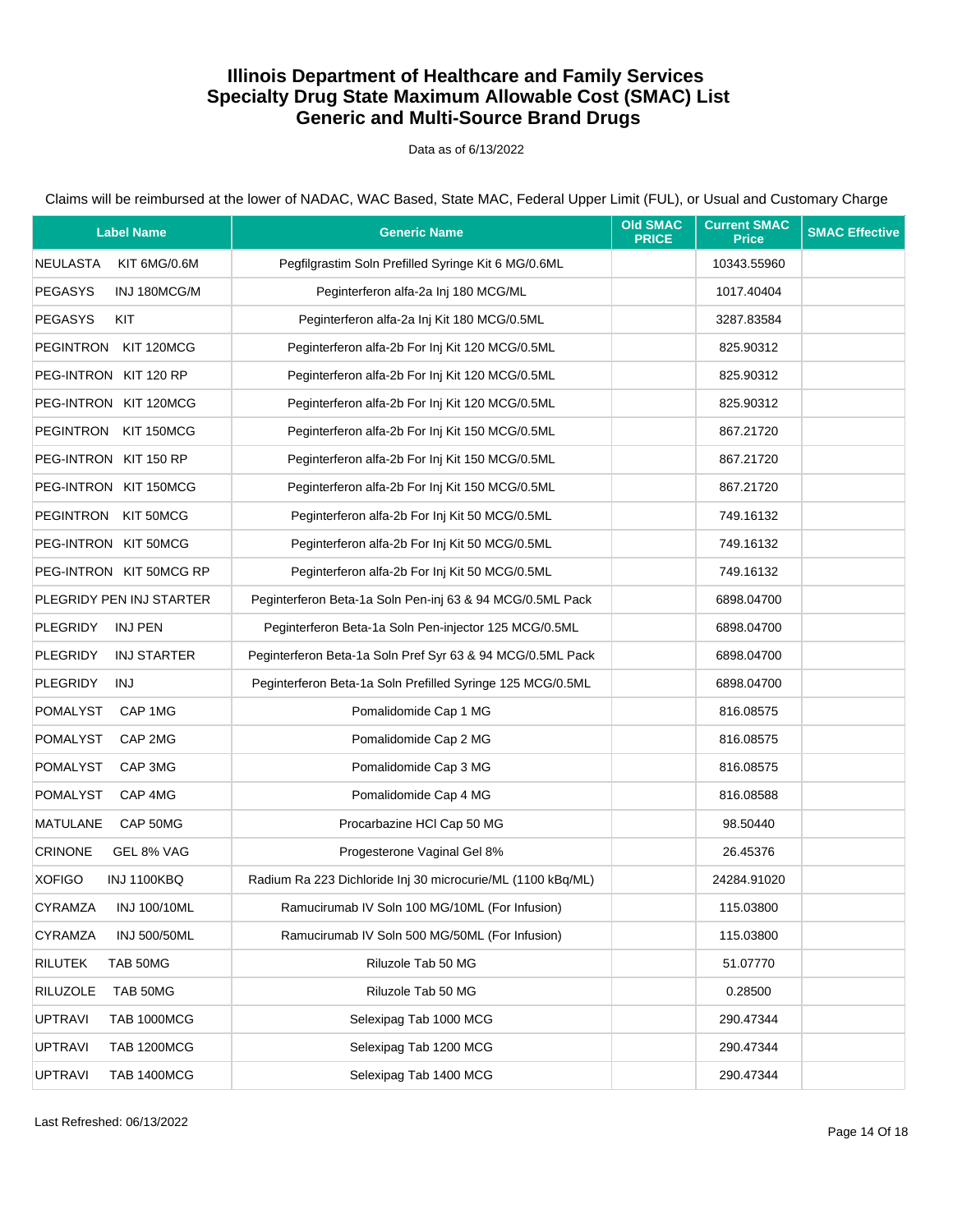Data as of 6/13/2022

Claims will be reimbursed at the lower of NADAC, WAC Based, State MAC, Federal Upper Limit (FUL), or Usual and Customary Charge

| <b>Label Name</b>                      | <b>Generic Name</b>                                       | <b>Old SMAC</b><br><b>PRICE</b> | <b>Current SMAC</b><br><b>Price</b> | <b>SMAC Effective</b> |
|----------------------------------------|-----------------------------------------------------------|---------------------------------|-------------------------------------|-----------------------|
| <b>UPTRAVI</b><br><b>TAB 1600MCG</b>   | Selexipag Tab 1600 MCG                                    |                                 | 290.47344                           |                       |
| <b>UPTRAVI</b><br>TAB 200MCG           | Selexipag Tab 200 MCG                                     |                                 | 186.77988                           |                       |
| <b>UPTRAVI</b><br>TAB 400MCG           | Selexipag Tab 400 MCG                                     |                                 | 290.47344                           |                       |
| TAB 600MCG<br><b>UPTRAVI</b>           | Selexipag Tab 600 MCG                                     |                                 | 290.47344                           |                       |
| <b>UPTRAVI</b><br>TAB 800MCG           | Selexipag Tab 800 MCG                                     |                                 | 290.47344                           |                       |
| <b>UPTRAVI</b><br>TAB 200/800          | Selexipag Tab Therapy Pack 200 MCG (140) & 800 MCG (60)   |                                 | 130.74492                           |                       |
| <b>REVATIO</b><br>TAB 20MG             | Sildenafil Citrate Tab 20 MG                              |                                 | 47.49924                            |                       |
| SILDENAFIL TAB 20MG                    | Sildenafil Citrate Tab 20 MG                              |                                 | 0.07400                             |                       |
| <b>OLYSIO</b><br>CAP 150MG             | Simeprevir Sodium Cap 150 MG (Base Equivalent)            |                                 | 786.84000                           |                       |
| SIROLIMUS TAB 1MG                      | Sirolimus Tab 1 MG                                        |                                 | 5.74220                             |                       |
| <b>BUPHENYL</b><br><b>POW</b>          | Sodium Phenylbutyrate Oral Powder 3 GM/Teaspoonful        |                                 | 54.29196                            |                       |
| PHENYLBUTYRA POW SODIUM                | Sodium Phenylbutyrate Oral Powder 3 GM/Teaspoonful        |                                 | 18.03447                            |                       |
| SOVALDI<br><b>TAB 400MG</b>            | Sofosbuvir Tab 400 MG                                     |                                 | 996.00000                           |                       |
| SAIZEN<br>INJ 5MG                      | Somatropin (Non-Refrigerated) For Inj 5 MG                |                                 | 617.90844                           |                       |
| SAIZEN<br>INJ 8.8MG                    | Somatropin (Non-Refrigerated) For Inj 8.8 MG              |                                 | 988.65948                           |                       |
| <b>SEROSTIM</b><br>INJ 4MG             | Somatropin (Non-Refrigerated) For Subcutaneous Inj 4 MG   |                                 | 345.87096                           |                       |
| <b>SEROSTIM</b><br>INJ 5MG             | Somatropin (Non-Refrigerated) For Subcutaneous Inj 5 MG   |                                 | 432.33372                           |                       |
| <b>SEROSTIM</b><br>INJ 6MG             | Somatropin (Non-Refrigerated) For Subcutaneous Inj 6 MG   |                                 | 518.80075                           |                       |
| <b>ZORBTIVE</b><br>INJ 8.8MG           | Somatropin (Non-Refrigerated) For Subcutaneous Inj 8.8 MG |                                 | 1274.78894                          |                       |
| GENOTROPIN INJ 0.8MG                   | Somatropin For Inj 0.8 MG                                 |                                 | 110.69117                           |                       |
| <b>NUTROPIN</b><br>INJ 10MG            | Somatropin For Inj 10 MG                                  |                                 | 577.68000                           |                       |
| <b>NUTROPIN</b><br><b>INJ 2 X 10MG</b> | Somatropin For Inj 10 MG                                  |                                 | 577.68000                           |                       |
| <b>ZOMACTON</b><br>INJ 10MG            | Somatropin For Inj 10 MG                                  |                                 | 577.68000                           |                       |
| HUMATROPE INJ 5MG                      | Somatropin For Inj 5 MG                                   |                                 | 635.44800                           |                       |
| <b>OMNITROPE</b><br>INJ 5.8MG          | Somatropin For Inj 5.8 MG                                 |                                 | 313.78482                           |                       |
| <b>NUTROPIN</b><br>INJ                 | Somatropin For Subcutaneous Inj 5 MG                      |                                 | 620.94000                           |                       |
| <b>NUTROPIN</b><br>INJ 5MG             | Somatropin For Subcutaneous Inj 5 MG                      |                                 | 620.94000                           |                       |
| TEV-TROPIN INJ 5MG                     | Somatropin For Subcutaneous Inj 5 MG                      |                                 | 620.94000                           |                       |
| <b>ZOMACTON</b><br>INJ 5MG             | Somatropin For Subcutaneous Inj 5 MG                      |                                 | 620.94000                           |                       |
| NORDITROPIN INJ 10/1.5ML               | Somatropin Inj 10 MG/1.5ML                                |                                 | 828.20720                           |                       |

Last Refreshed: 06/13/2022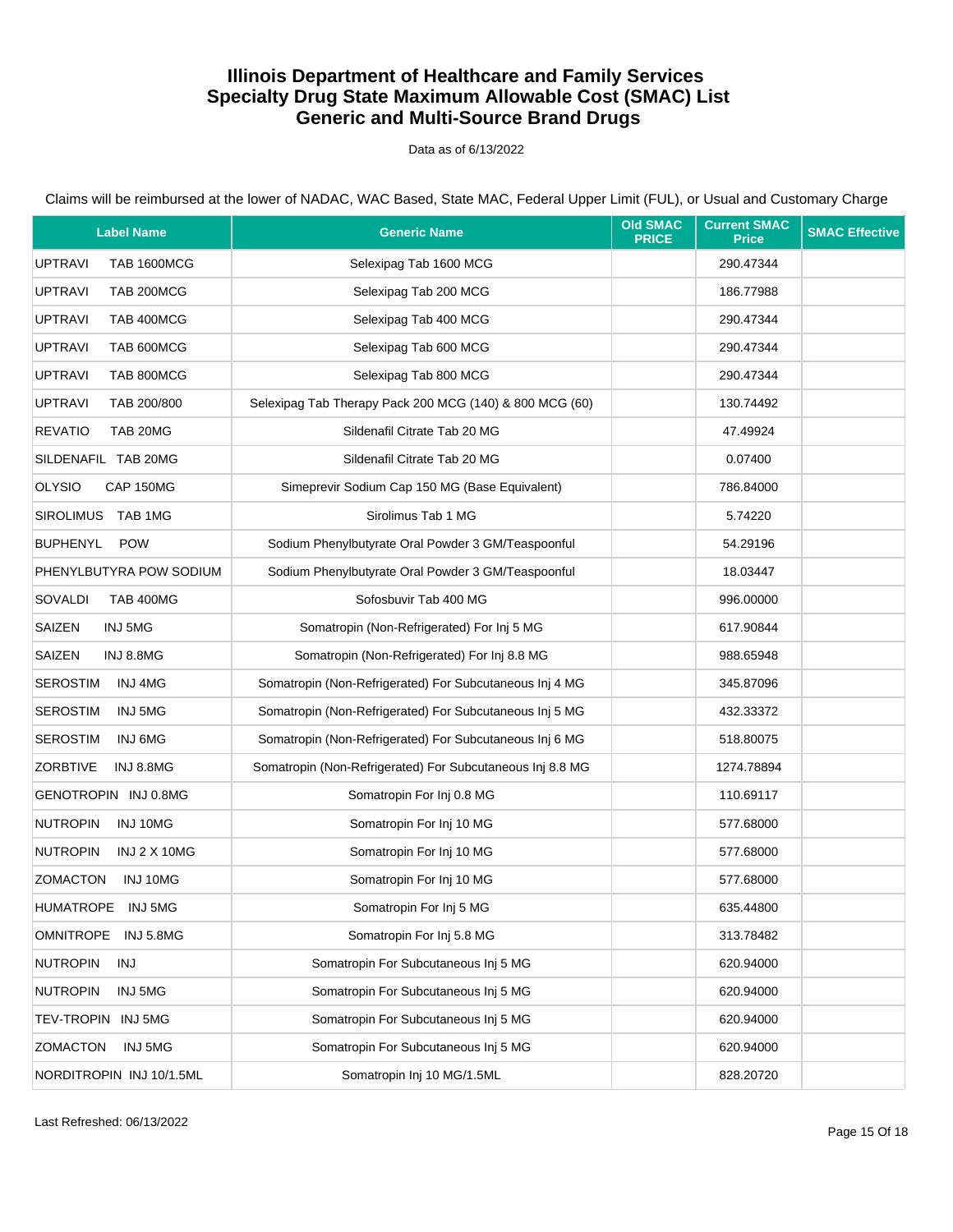Data as of 6/13/2022

| <b>Label Name</b>                   | <b>Generic Name</b>                             | <b>Old SMAC</b><br><b>PRICE</b> | <b>Current SMAC</b><br><b>Price</b> | <b>SMAC Effective</b> |
|-------------------------------------|-------------------------------------------------|---------------------------------|-------------------------------------|-----------------------|
| NUTROPIN AQ INJ 10MG/2ML            | Somatropin Inj 10 MG/2ML                        |                                 | 626.16030                           |                       |
| NUTROPIN AQ INJ 5MG/ML              | Somatropin Inj 10 MG/2ML                        |                                 | 626.16030                           |                       |
| NORDITROPIN INJ 15/1.5ML            | Somatropin Inj 15 MG/1.5ML                      |                                 | 1242.31080                          |                       |
| NUTROPIN AQ INJ 20MG/2ML            | Somatropin Inj 20 MG/2ML                        |                                 | 1252.31064                          |                       |
| NORDITROPIN INJ 30/3ML              | Somatropin Inj 30 MG/3ML                        |                                 | 1242.31080                          |                       |
| NORDITROPIN INJ 5/1.5ML             | Somatropin Inj 5 MG/1.5ML                       |                                 | 414.10360                           |                       |
| <b>NEXAVAR</b><br><b>TAB 200MG</b>  | Sorafenib Tosylate Tab 200 MG (Base Equivalent) |                                 | 159.61896                           |                       |
| <b>SUTENT</b><br><b>CAP 12.5MG</b>  | Sunitinib Malate Cap 12.5 MG (Base Equivalent)  |                                 | 182.57249                           |                       |
| <b>SUTENT</b><br>CAP 25MG           | Sunitinib Malate Cap 25 MG (Base Equivalent)    |                                 | 365.14569                           |                       |
| <b>SUTENT</b><br>CAP 50MG           | Sunitinib Malate Cap 50 MG (Base Equivalent)    |                                 | 635.66712                           |                       |
| <b>INCIVEK</b><br><b>TAB 375MG</b>  | Telaprevir Tab 375 MG                           |                                 | 130.73507                           |                       |
| TEMOZOLOMIDE CAP 100MG              | Temozolomide Cap 100 MG                         |                                 | 9.86377                             |                       |
| TEMOZOLOMIDE CAP 140MG              | Temozolomide Cap 140 MG                         |                                 | 11.93613                            |                       |
| TEMOZOLOMIDE CAP 180MG              | Temozolomide Cap 180 MG                         |                                 | 27.78000                            |                       |
| TEMOZOLOMIDE CAP 20MG               | Temozolomide Cap 20 MG                          |                                 | 4.07143                             |                       |
| TEMOZOLOMIDE CAP 250MG              | Temozolomide Cap 250 MG                         |                                 | 65.30400                            |                       |
| <b>TORISEL</b><br>SOL 25MG/ML       | Temsirolimus Soln For IV Infusion 25 MG/ML      |                                 | 1762.51164                          |                       |
| <b>VIREAD</b><br><b>TAB 150MG</b>   | Tenofovir Disoproxil Fumarate Tab 150 MG        |                                 | 36.80220                            |                       |
| <b>VIREAD</b><br><b>TAB 200MG</b>   | Tenofovir Disoproxil Fumarate Tab 200 MG        |                                 | 36.80220                            |                       |
| <b>VIREAD</b><br><b>TAB 250MG</b>   | Tenofovir Disoproxil Fumarate Tab 250 MG        |                                 | 36.80220                            |                       |
| <b>EGRIFTA</b><br>SOL 1MG           | Tesamorelin Acetate For Inj 1 MG (Base Equiv)   |                                 | 87.98000                            |                       |
| TETRABENAZIN TAB 12.5MG             | Tetrabenazine Tab 12.5 MG                       |                                 | 1.98289                             |                       |
| TETRABENAZIN TAB 25MG               | Tetrabenazine Tab 25 MG                         |                                 | 26.52000                            |                       |
| THALOMID<br><b>CAP 100MG</b>        | Thalidomide Cap 100 MG                          |                                 | 276.29822                           |                       |
| <b>THALOMID</b><br>CAP 150MG        | Thalidomide Cap 150 MG                          |                                 | 295.43067                           |                       |
| <b>THALOMID</b><br><b>CAP 200MG</b> | Thalidomide Cap 200 MG                          |                                 | 314.57592                           |                       |
| <b>THALOMID</b><br>CAP 50MG         | Thalidomide Cap 50 MG                           |                                 | 170.21817                           |                       |
| <b>TABLOID</b><br>TAB 40MG          | Thioguanine Tab 40 MG                           |                                 | 25.17609                            |                       |
| <b>THYROGEN</b><br><b>INJ 1.1MG</b> | Thyrotropin Alfa For Inj 1.1 MG                 |                                 | 1618.99800                          |                       |
| TOBI PODHALR CAP 28MG               | Tobramycin Inhal Cap 28 MG                      |                                 | 45.07149                            |                       |